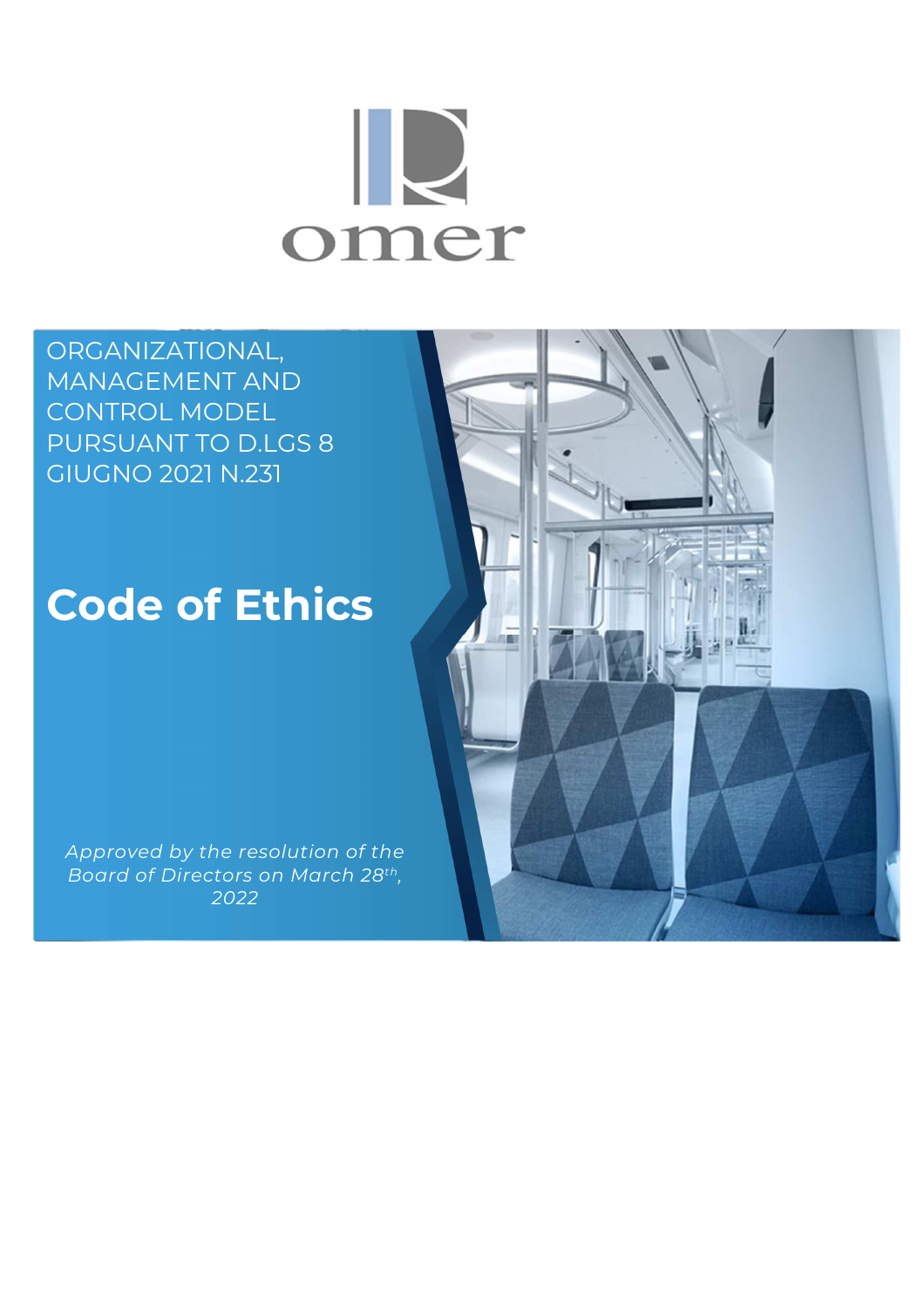# **I N D E X**

**INTRODUCTION** 

 **GENERAL PRINCIPLES**  o

- **I. SENIOR MANAGEMENT**
- **II. HUMAN RESOURCES**

**CONFLICTS OF INTEREST** 

**REFERENCE STRUCTURE**

# **III. OUTSIDE RELATIONS**

**RELATIONS WITH OFFICIAL BODIES**

**RELATIONS WITH CUSTOMERS AND SUPPLIERS**

**RELATIONS WITH COMPETITORS AND OBSERVANCE OF** 

**THE ANTITRUST REGULATIONS**

# **IV. INFORMATION POLICY**

**PROCESSING OF DATA AND INFORMATION**

**ACCOUNTING STANDARDS AND FINANCIAL PRINCIPLES**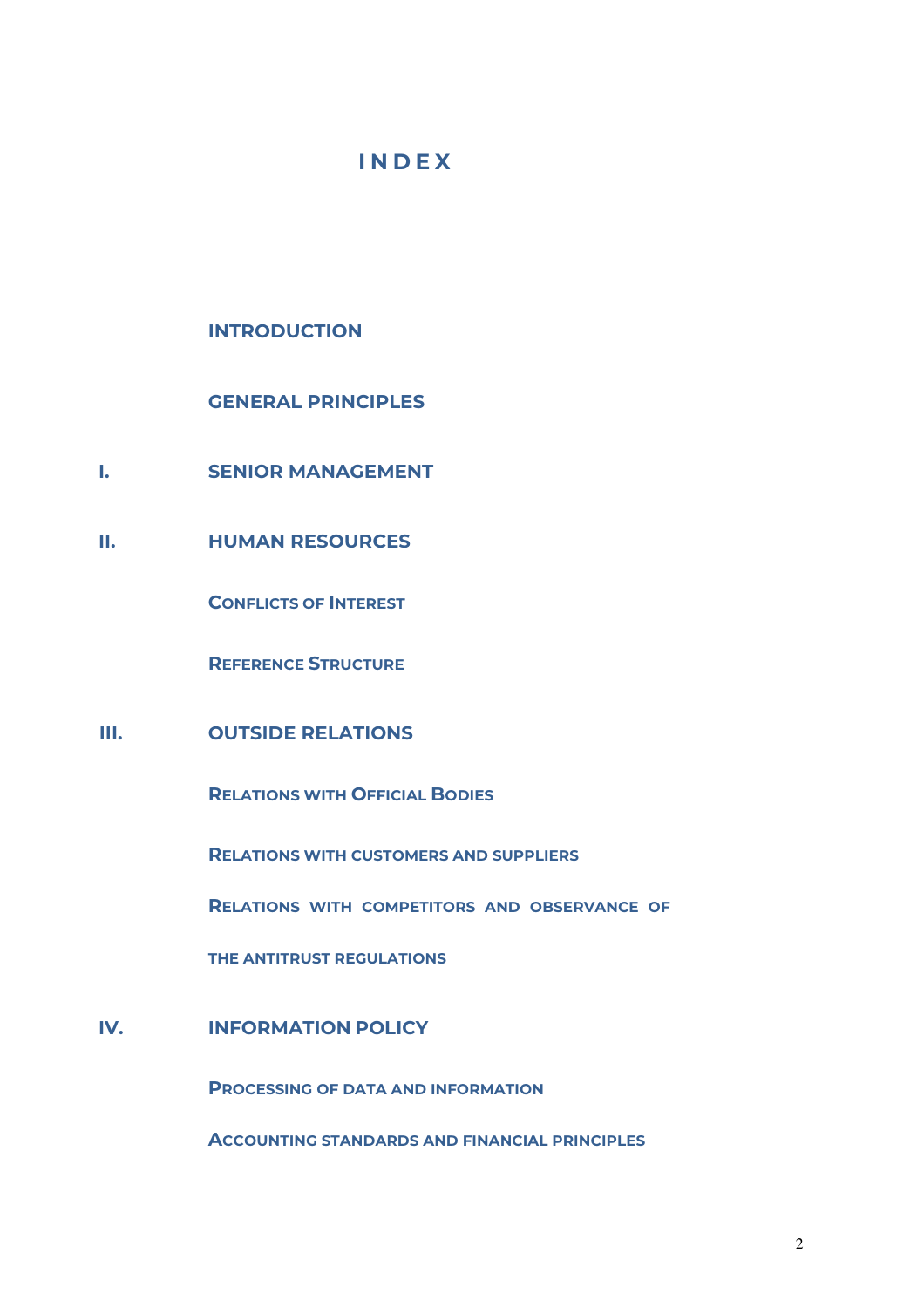# **V. OBSERVANCE OF THE CODE**

**MANDATORY ASPECTS**

**REFERENCE STRUCTURES**

**FLOWS OF INFORMATION WITH THE OVERSIGHT** 

**COMMITTEE**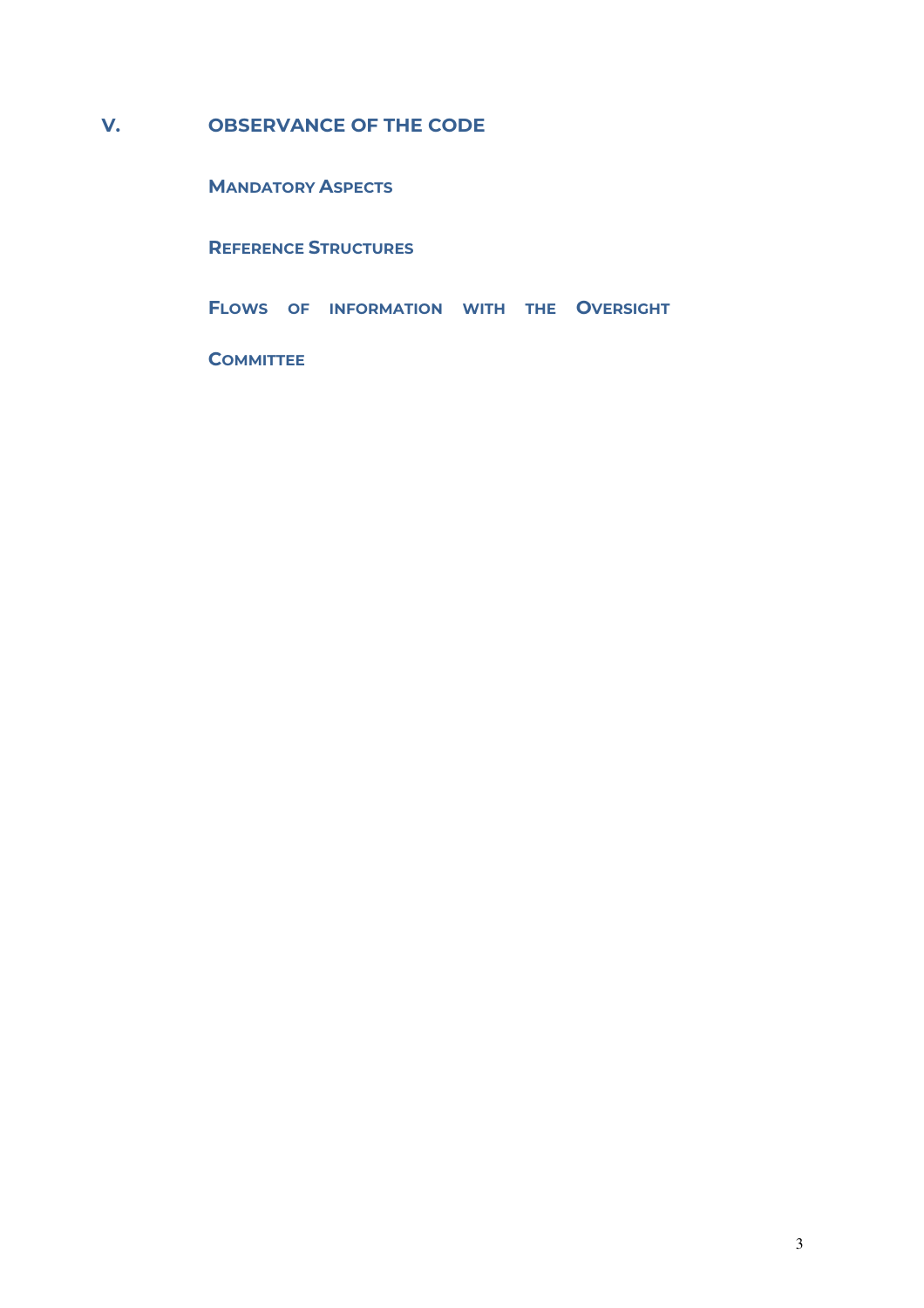# **INTRODUCTION**

### **OUR HISTORY**

For over 30 years OMER has focused on providing its customers with a Service geared to the design, manufacture and installation assistance for the products on demand in the railway transportation market.

OMER's offer develops through a series of activities aimed at creating furniture in line with customer specifications and compliant with the sector's technical regulations.

These activities include Design, in cooperation with the Customer from the early stages of the project's development, Industrialization, Manufacturing of components, highly customized to the needs of the Customer, as well as Assistance with assembly operations at the Customer's site.

#### **OUR VALUES**

# **Knowledge**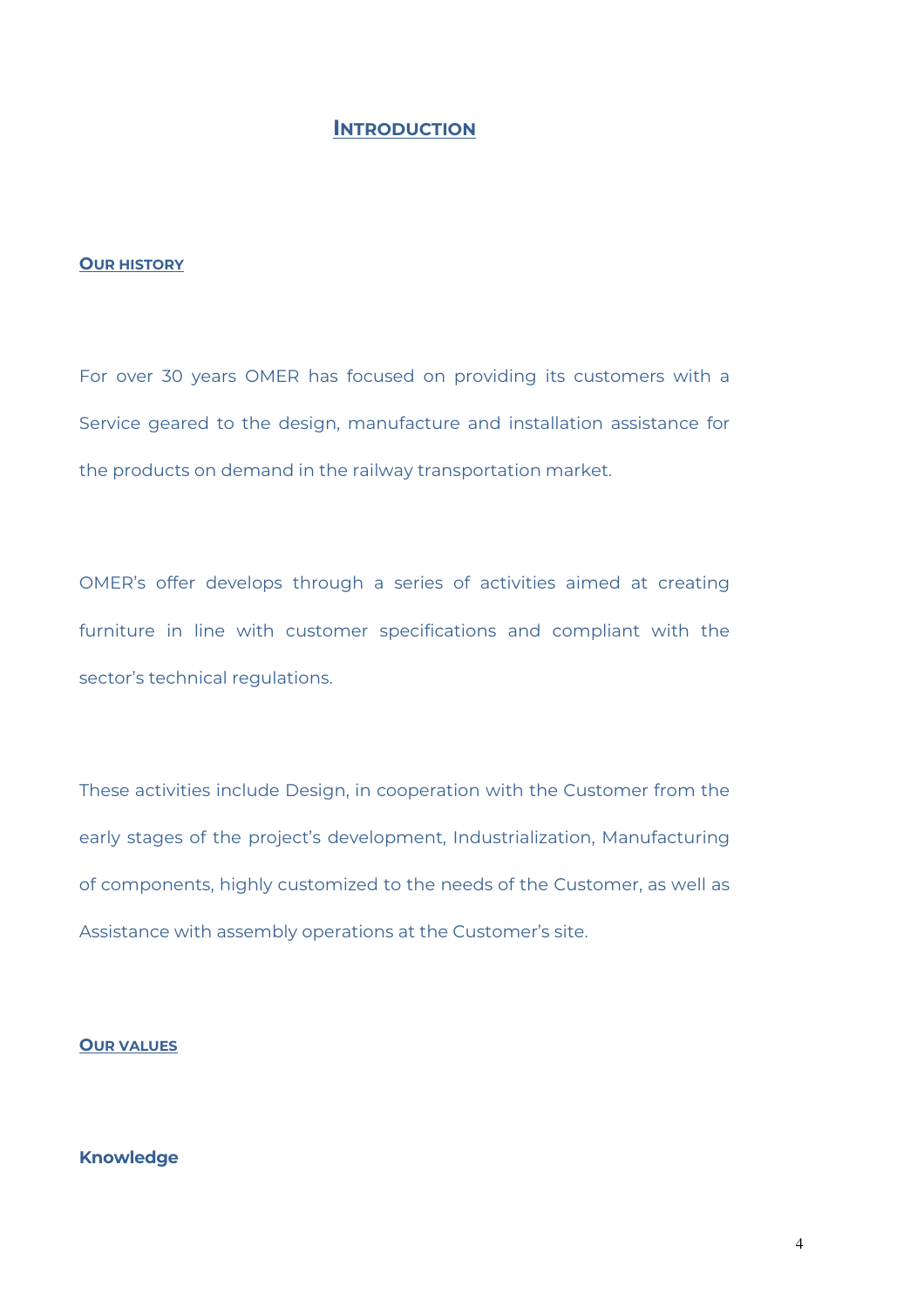Training and investments in new technologies are necessary to boost business growth. This daily commitment is grounded on solid knowledge, which has an increasingly important role within "knowledge-based" organizations.

Our knowledge base is part of the company's assets. The skills and knowledge of our people are part of the company's value.

#### **Skills**

OMER relies on the skills of its technicians to win the competition challenge. Over the years, our designers have acquired distinctive skills, which they keep up to date thanks to continuous training, boosting the company's ability to identify solutions that can meet customer needs and make their product competitive.

# **Respect**

At OMER, respect for people and rules are the pillars around which the company revolves.

OMER constantly invests in the innovation and automation of its processes and products, while firmly holding the focus on the human factor. Wealth is always generated by people, who continue to transform raw materials into a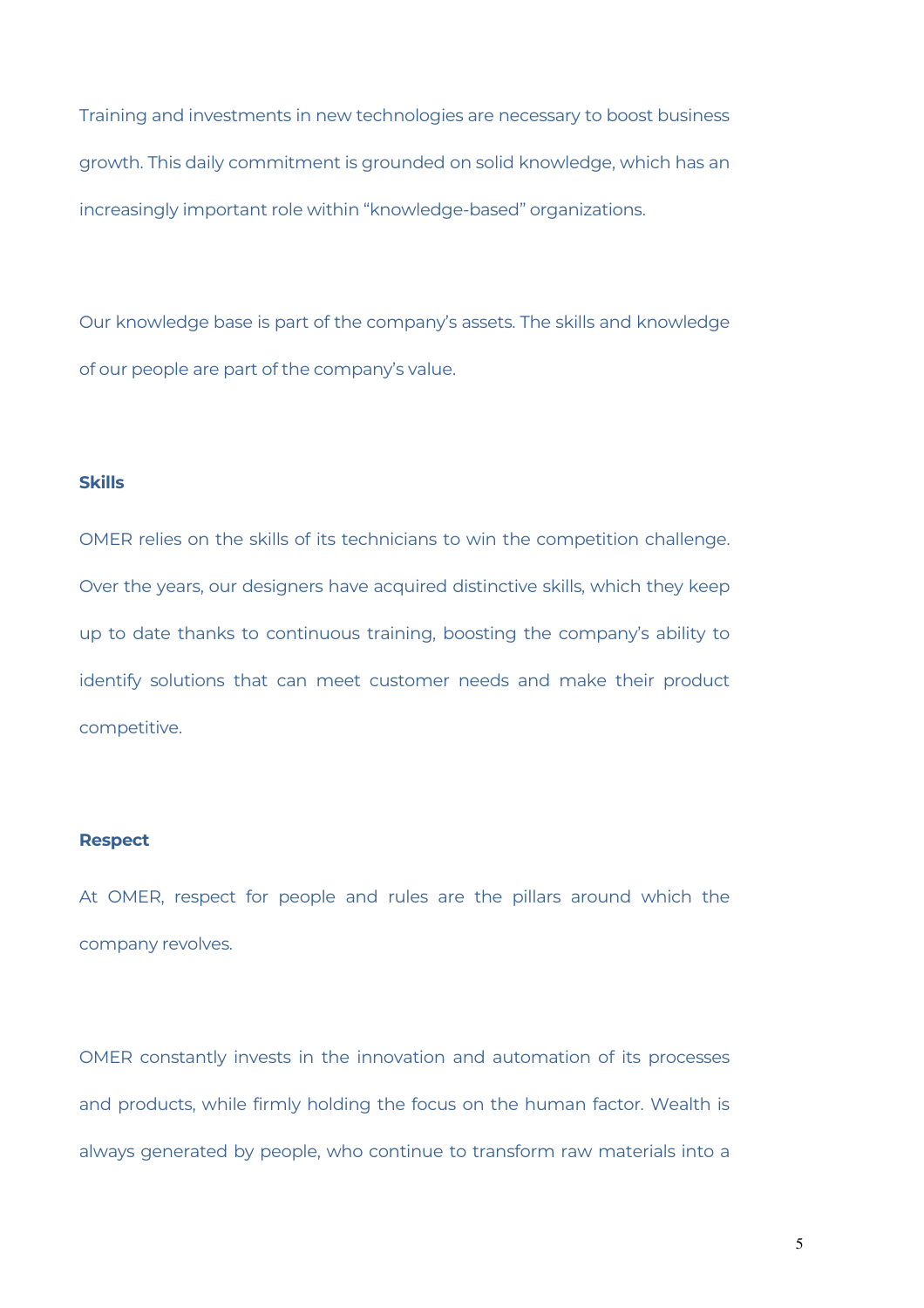finished product that has a high added value.

#### **THE ADOPTION OF THE CODE OF ETHICS**

OMER, which has always been very sensitive to the need to ensure fairness and transparency in the conduct of business and corporate activities, to protect its position and image, as well as the expectations and work of its employees, deemed appropriate, in accordance to its corporate policies, proceed with the adoption of a Code of Ethics in accordance with the provisions of Legislative Decree dated 8 June 2001, no. 231 which "governs the administrative liability of legal entities, companies and associations" (hereinafter the "**Decree**").

The Code of Ethics is the main tool for the implementation of ethics within the company, aimed at clarifying and defining the set of principles that they are called to standardize its recipients in their mutual relations as well as to relate with stakeholders *vis a vis* the company. The recipients are therefore called to respect the values and principles of the Code of Ethics and are required to protect and preserve, through their behavior, the respectability and image of OMER as well as the integrity of its economic and human heritage.

Through its Code of Ethics, OMER aims to:

• Define and implement the general ethical values and principles as they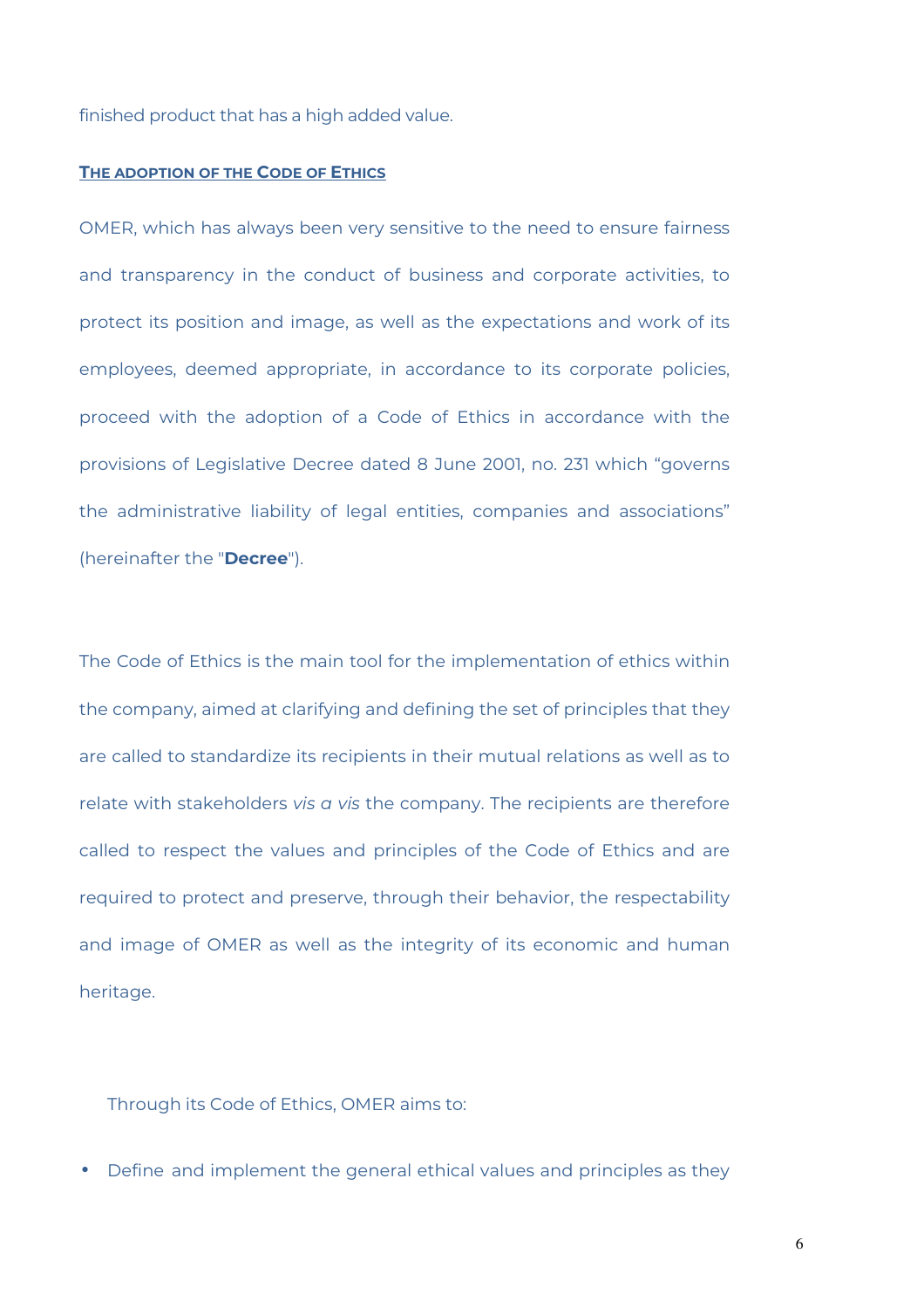apply to its business and its relations with customers, suppliers, shareholders, the general public, employees, collaborators, directors, public bodies and all other parties affected by the company's operations.

- Formalise the company commitment to the following ethical principles: moral legitimacy, fairness and equality, safeguard of persons and the environment, diligence, transparency, honesty, confidentiality, impartiality and protection of health.
- Confirm its commitment to safeguarding the legitimate interests of its shareholders.
- Informing the company directors, employees and collaborators of the principles of conduct, values and responsibilities to which they have to adhere in their relations with the company.
- Define the methods of implementation.
- The Board of Directors is responsible for applying the principles contained in the Code of Ethics. The Board ensures that all company personnel are aware of and understand the Code of Ethics, monitors the effective implementation of the principles which it contains, receives reports of breaches of the Code, carries out investigations and applies disciplinary measures.
- Adapt the company organisation to the principles of the Code of Ethics.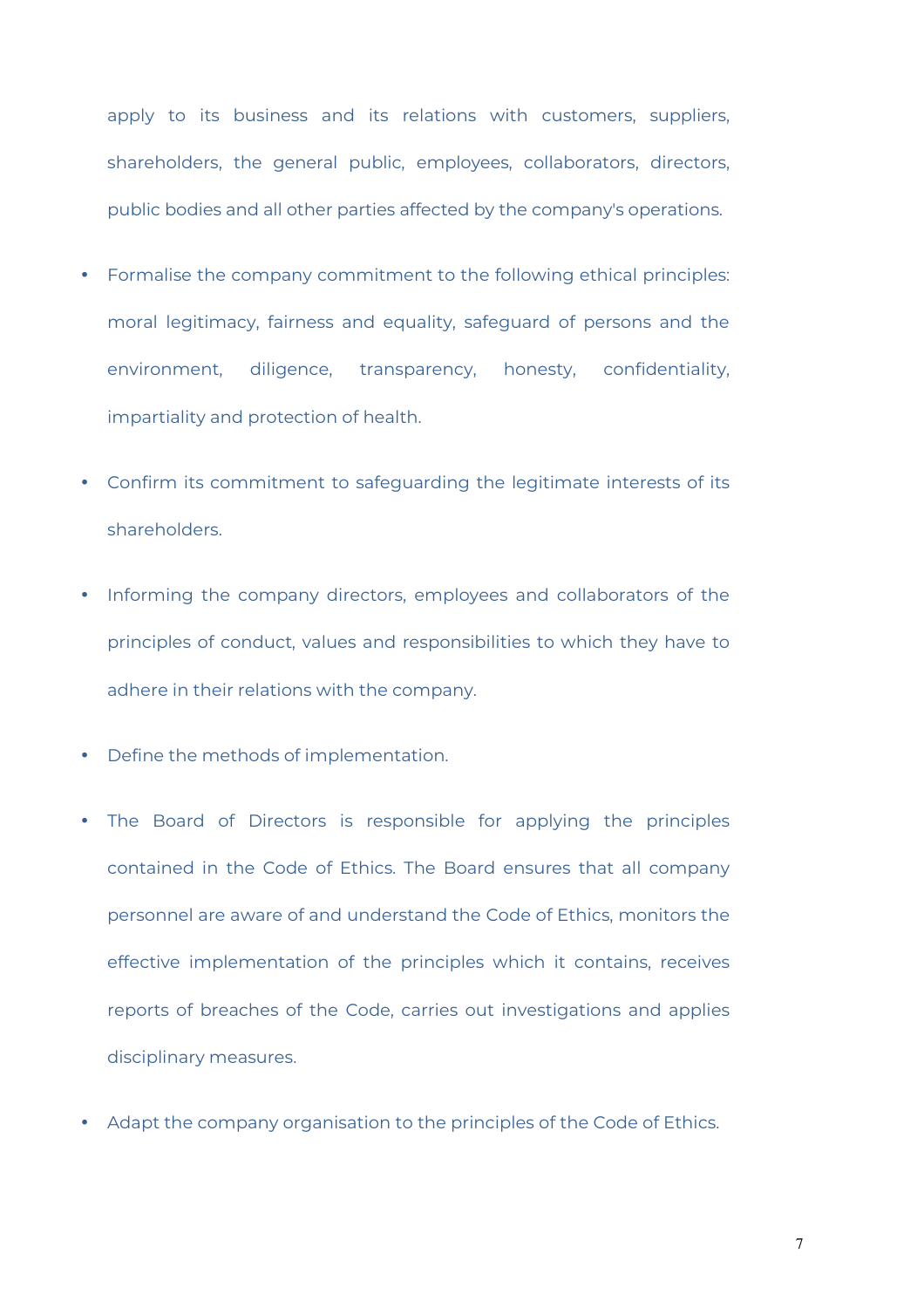• Define the training requirements to ensure that all company personnel are aware of the existence of the Code of Ethics and fully understand its contents.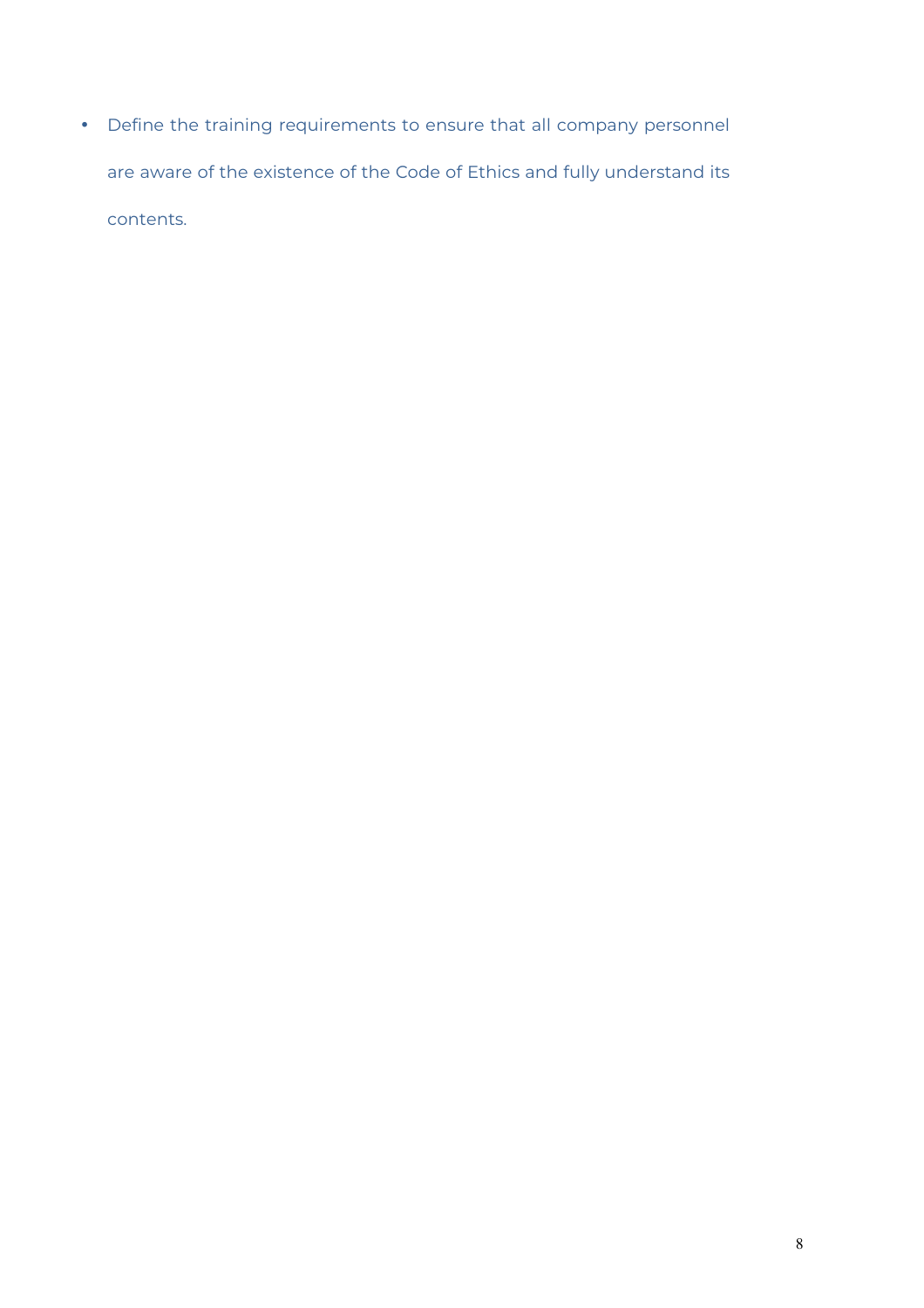#### **GENERAL PRINCIPLES**

For OMER, compliance with the laws and regulations in force in all the countries in which it operates is of fundamental importance. Each OMER employee has to observe the laws and regulations in force in all the countries in which the company operates.

This commitment also extends to the controlled companies, consultants, suppliers, customers and all other parties who have relations with the company.

OMER will not set up or maintain any relationship with parties which do not intend to adhere to this principle.

The employees have to be aware of the laws and the conduct required of them as a result. If its employees have any doubts on how to proceed, OMER will duly inform them, as necessary.

OMER provides a full programme of training to promote constant awareness of the problems relating to the Code of Ethics.

All the company operations and transactions have to be lawful, consistent, appropriate, duly authorised, verifiable and recorded, to ensure that checks can be carried out on the decision-making and authorisation processes and the related procedures, and that the operations are carried out correctly and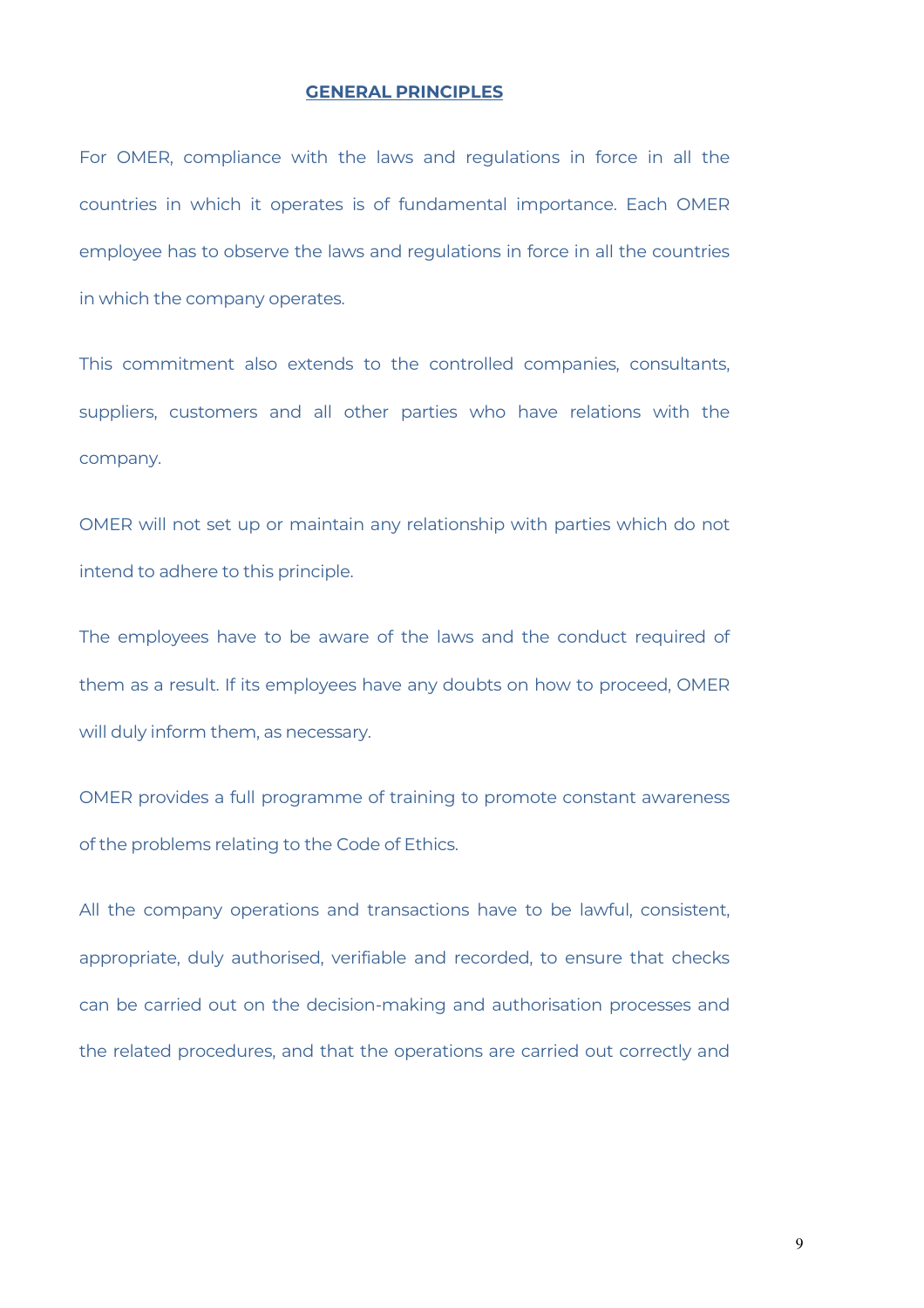for justified motives.

OMER applies the principles described below to its relations with public bodies and their personnel, and with private organisations which supply public services.

Please note that certain types of conduct which form part of normal business practice may be unacceptable, and in some cases in open breach of the law and/or regulations, in relations with public bodies and their personnel, as well as with private bodies supplying public services.

Offering money or gifts to managers, officials or employees of public or private bodies or their relatives, in Italy or other countries, is prohibited, except in the case of gifts or donations of very limited value.

Offering or accepting any goods, services, supplies or favours in exchange for more favourable treatment in relations with public or private bodies is strictly prohibited.

In those countries where offering gifts to customers or other parties is accepted practice, it is possible to do so when the gifts in question are of an appropriate nature and limited value, and on condition that such offerings are not in breach of the law. The offer of gifts must never be interpreted as a way of soliciting favours.

When business negotiations of any kind are taking place, the personnel involved should make no attempt to improperly influence the decisions of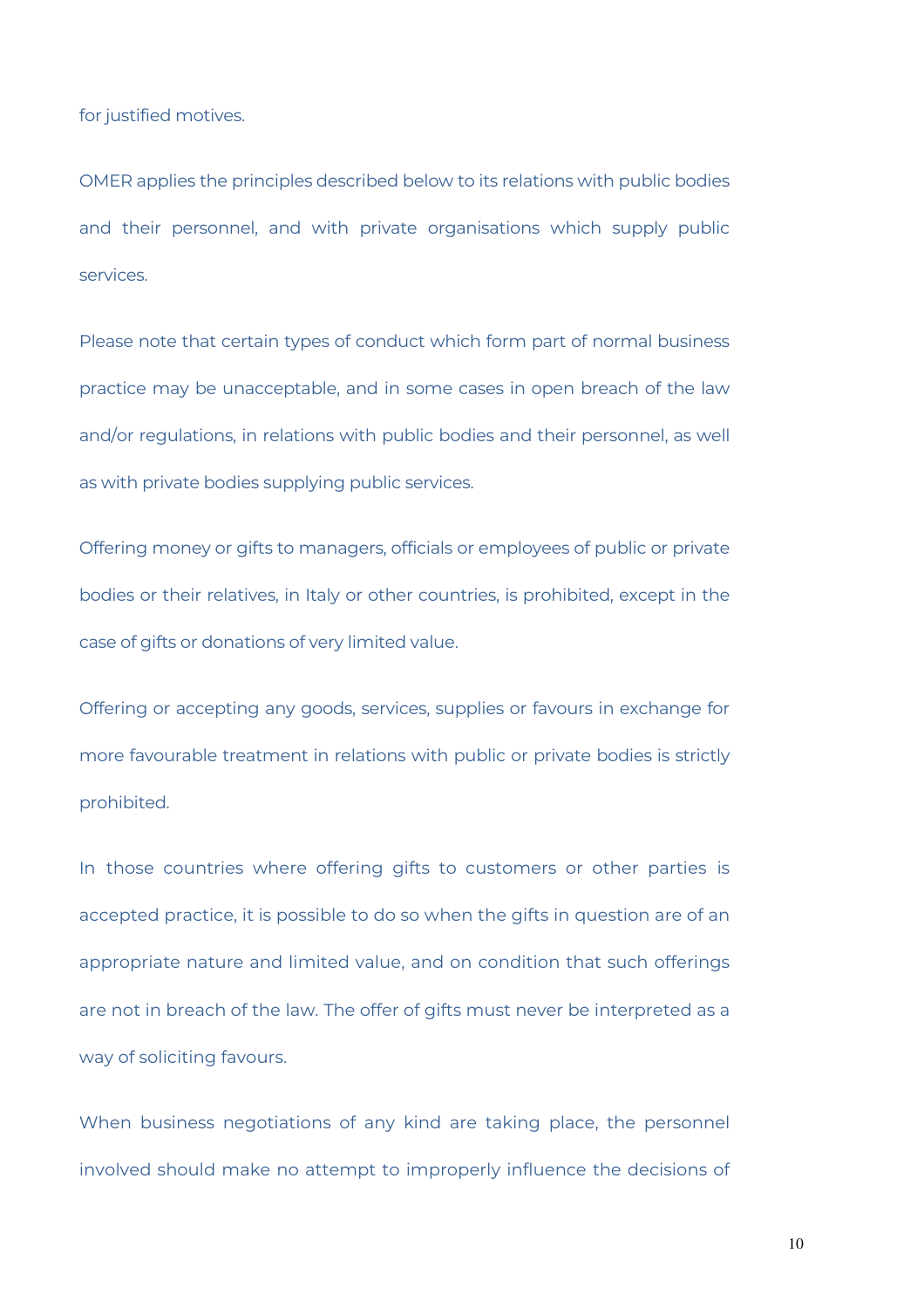the counterparty in any way.

If OMER uses a consultant or any other outside party as its representative in its relations with public bodies, the directives applicable to the personnel of those bodies also have to apply to the consultant and its employees and the outside party.

During business negotiations, and in relations with public or private bodies in general, the following types of action should not be taken, either directly or indirectly:

- the examination or offer of employment and/or business opportunities that could be of personal benefit to the employees of the counterparty;
- the offer or supply of free gifts, in any way;
- attempts to obtain confidential information that could have a negative effect on the integrity or reputation of both parties.

Any actual or potential violation of the above by OMER or third parties has to be reported immediately to the relevant internal departments.

OMER promotes an adequate system for internal controls and risk management that includes an internal system for the reporting of any irregularities or breaches of applicable law and internal procedures by employees (whistleblowing system) in line with the national and international best practices for the purpose of guaranteeing a specific and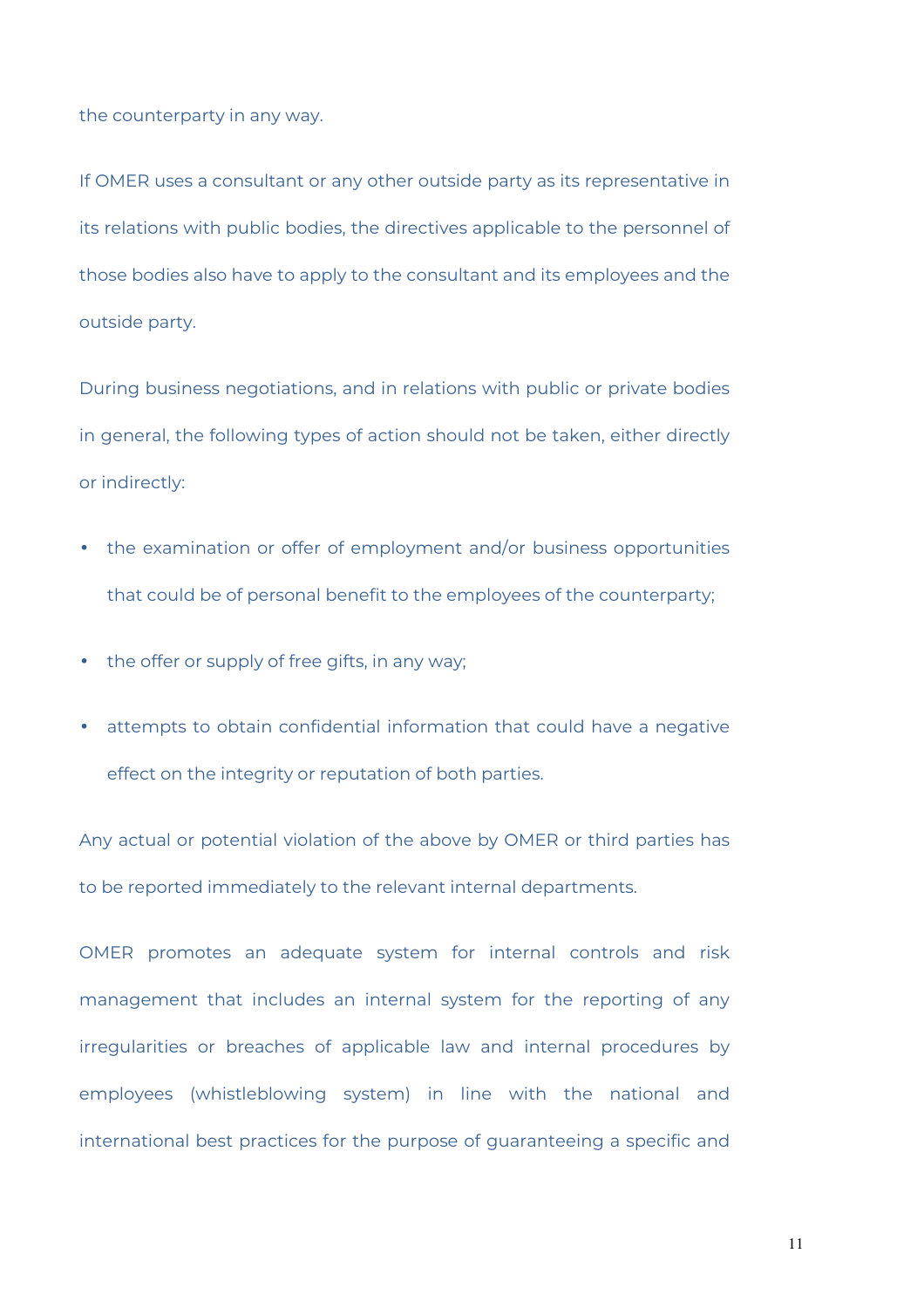confidential information channel and the anonymity of the whistleblower.

The company may contribute to the funding of political parties, committees, public organisations or political candidates on condition that it does so in accordance with the regulations which apply.

All the personnel and collaborators of OMER have to cooperate in full with the Oversight Committee, grant it full access to the information in their possession and supply it with all the information that it requires.

#### **I. SENIOR MANAGEMENT**

Fully aware of their responsibilities, the management structures of OMER act in accordance with the principles contained in the Code of Ethics. Their actions are inspired at all times by the concepts of honesty, integrity in pursuit of the company goals, loyalty, correctness of conduct, respect for persons and the rules, and mutual collaboration.

The directors and all the other office holders (Chairman, Managing Director, etc) manage the company in a responsible manner when pursuing the creation of value. The Auditors are committed to acting as laid down in the company bylaws and as instructed by the Shareholders' Meeting. The collaboration between Directors and Auditors is based on a system of shared operating and strategic objectives, in which the various management, coordinating, guiding and controlling roles exist in a perfect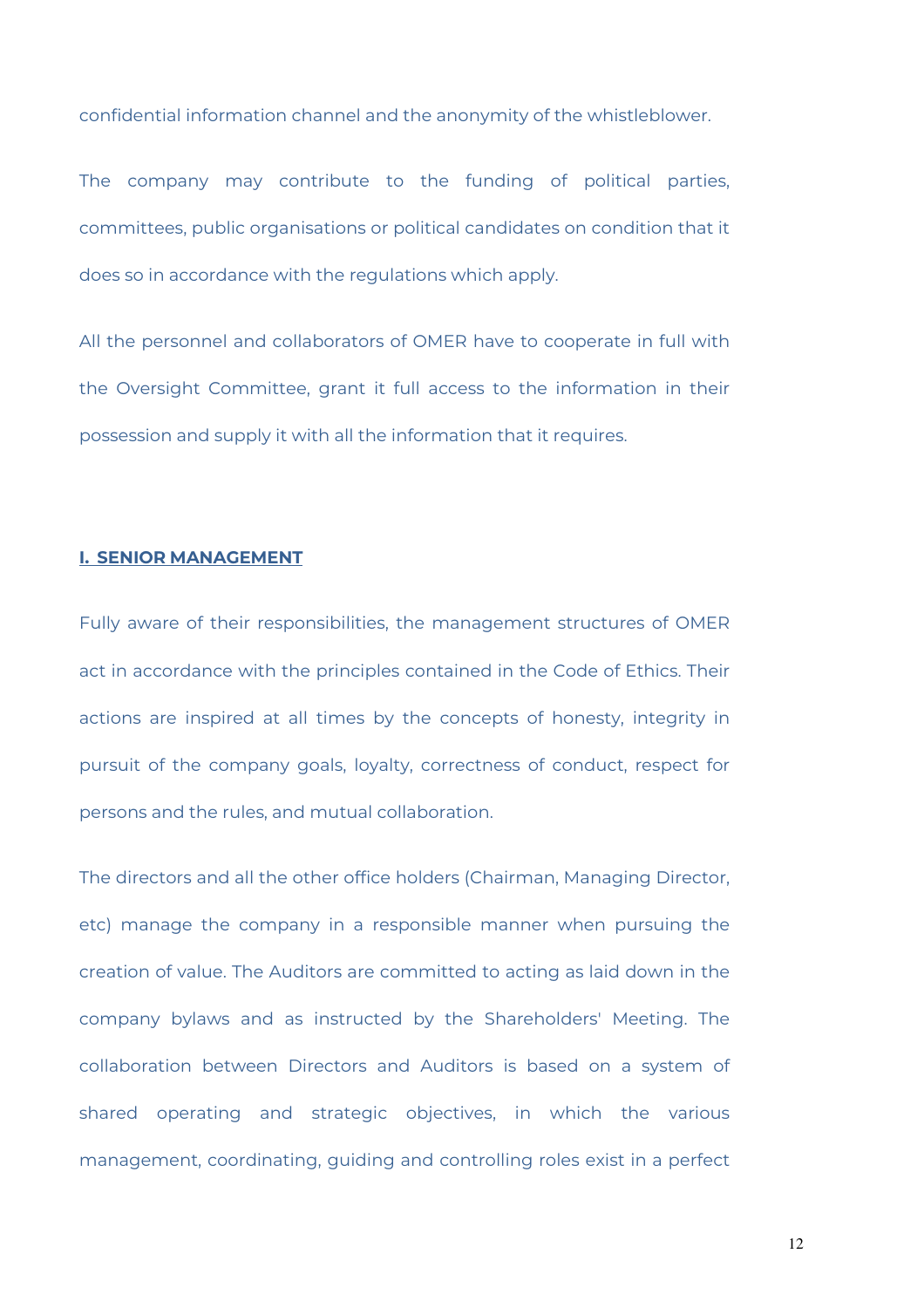state of balance.

It is up to the single managers to assess any situations of conflict of interests or incompatibility of roles, offices and positions outside and inside the company. Each Director and Auditor has to assess such circumstances in the most diligent and effective way, to ensure that the company's relations with those involved in its business operations, and with public bodies, shareholders and users, are as transparent and mutually beneficial as possible.

The following are required of the company office holders: (a) autonomous, independent conduct, with the supply of correct information, (b) the sharing of objectives and a critical spirit, to ensure a significant personal contribution, (c) integrity, loyalty and a sense of responsibility towards the company, (d) full and informed participation in the company activities, and a full awareness of their personal roles.

The legitimate expression of differing positions must not in any way take place to the detriment of the image, prestige and interests of the company, which all senior management figures are responsible for defending and promoting. Any public statements, declarations and dialogues have to be fully in accordance with this principle.

All information received in relation to the office held has to be regarded as confidential, and no use should be made of it other than in relation to the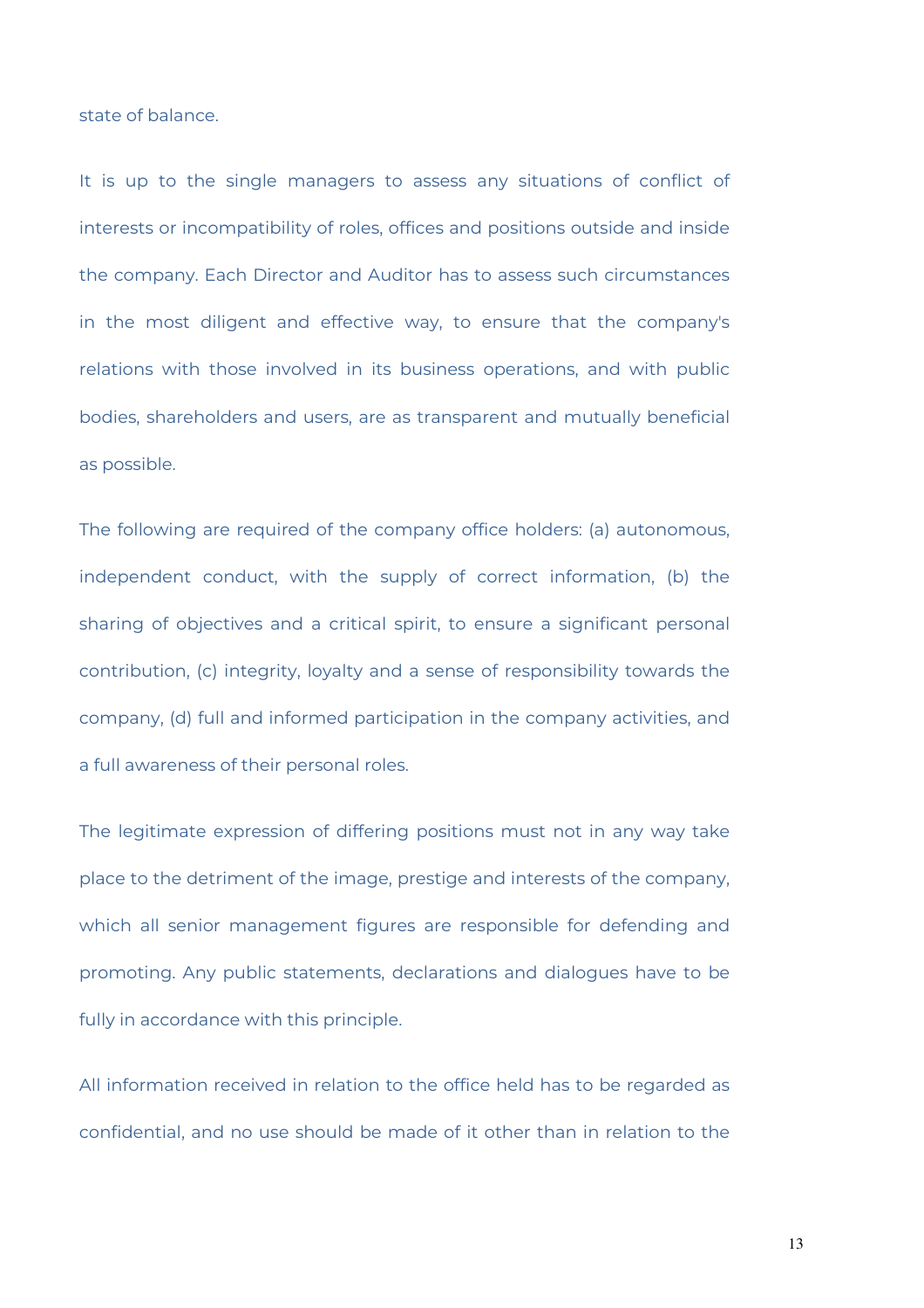responsibilities of the Directors or Auditors concerned.

The loyalty and confidentiality commitments taken on when agreeing to take up office are binding on all the office holders (Directors, Chairman, Managing Director, General Managers, Company Representatives and Auditors), even after the termination of their working relationships with OMER.

The Board of Directors:

- Is responsible for ensuring that all company employees and collaborators, suppliers and shareholders are fully aware of and familiar with the Code of Ethics, and that they are provided with all the assistance they might require to understand the terms contained within it.
- Organises the communication initiatives aimed at ensuring full awareness and implementation of the Code.
- Takes part in the defining of the criteria and procedures aimed at reducing the risk of breaches of the Code, by collaborating with the relevant departments and bodies as required.
- Carries out the necessary checks on all reports of breaches of the Code, to enable the relevant departments to apply the disciplinary measures, among other factors.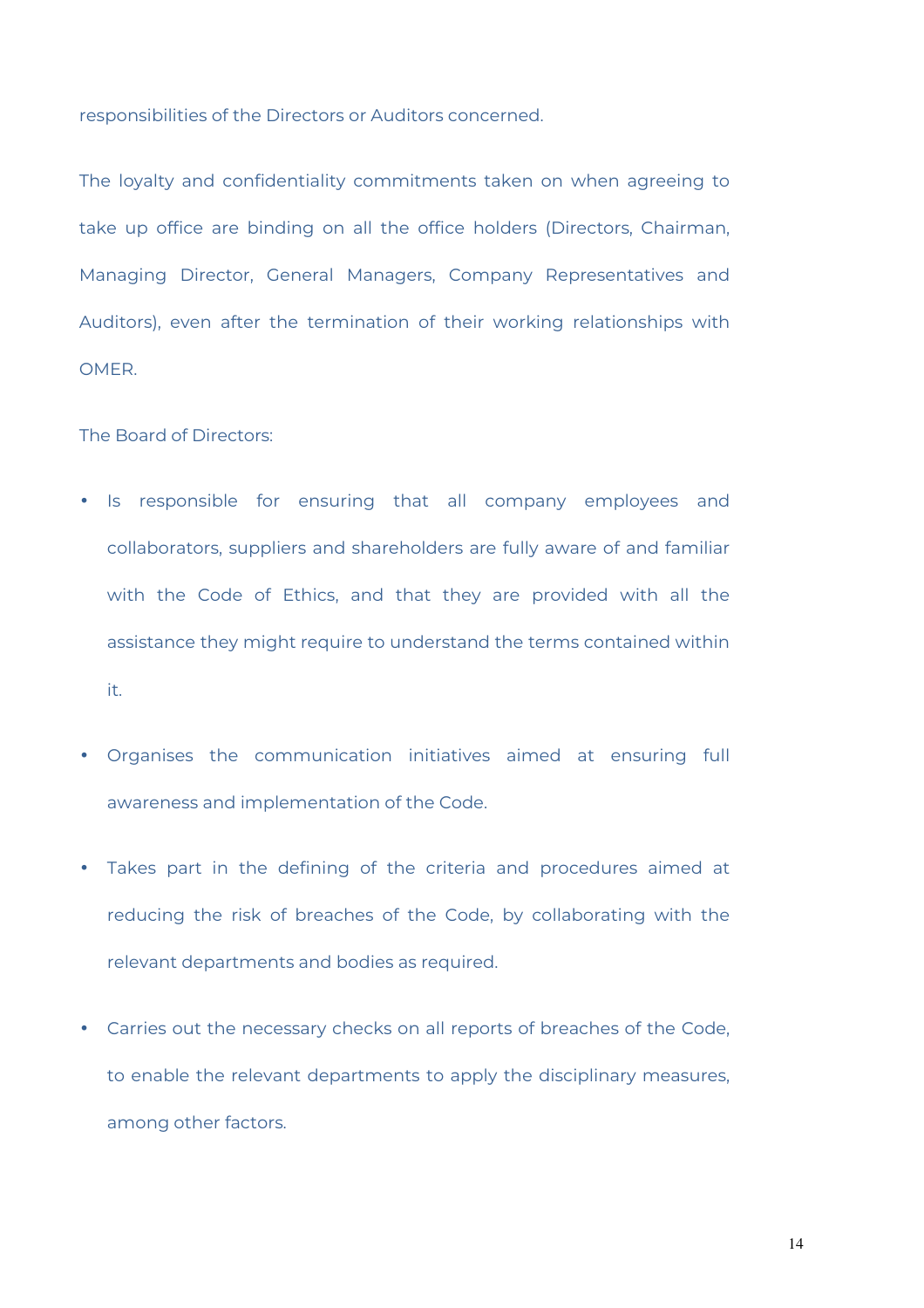• Monitors the state of application of the Code within the company at regular intervals.

#### **II. HUMAN RESOURCES**

OMER attributes the greatest importance to its employees, because it is precisely through its human resources that OMER is able to supply, develop, improve and guarantee the most effective running of its services. It is also in the company's interest to encourage the development and professional growth of all its employees, as this, among other factors, also maximises the skills of each employee and collaborator.

In relation to the above, the company:

- is committed to offering conditions of employment which safeguard the physical and mental health and wellbeing of its personnel and respect them as persons, by avoiding discrimination, unlawful or unacceptable pressures and unease;
- regards compliance with the law and the continuous improvement of the company situation as fundamental ethical principles;
- is committed to adopting the general principles of prevention in setting up, making changes to and conducting its business activities. The general measures for the protection of the health and safety of the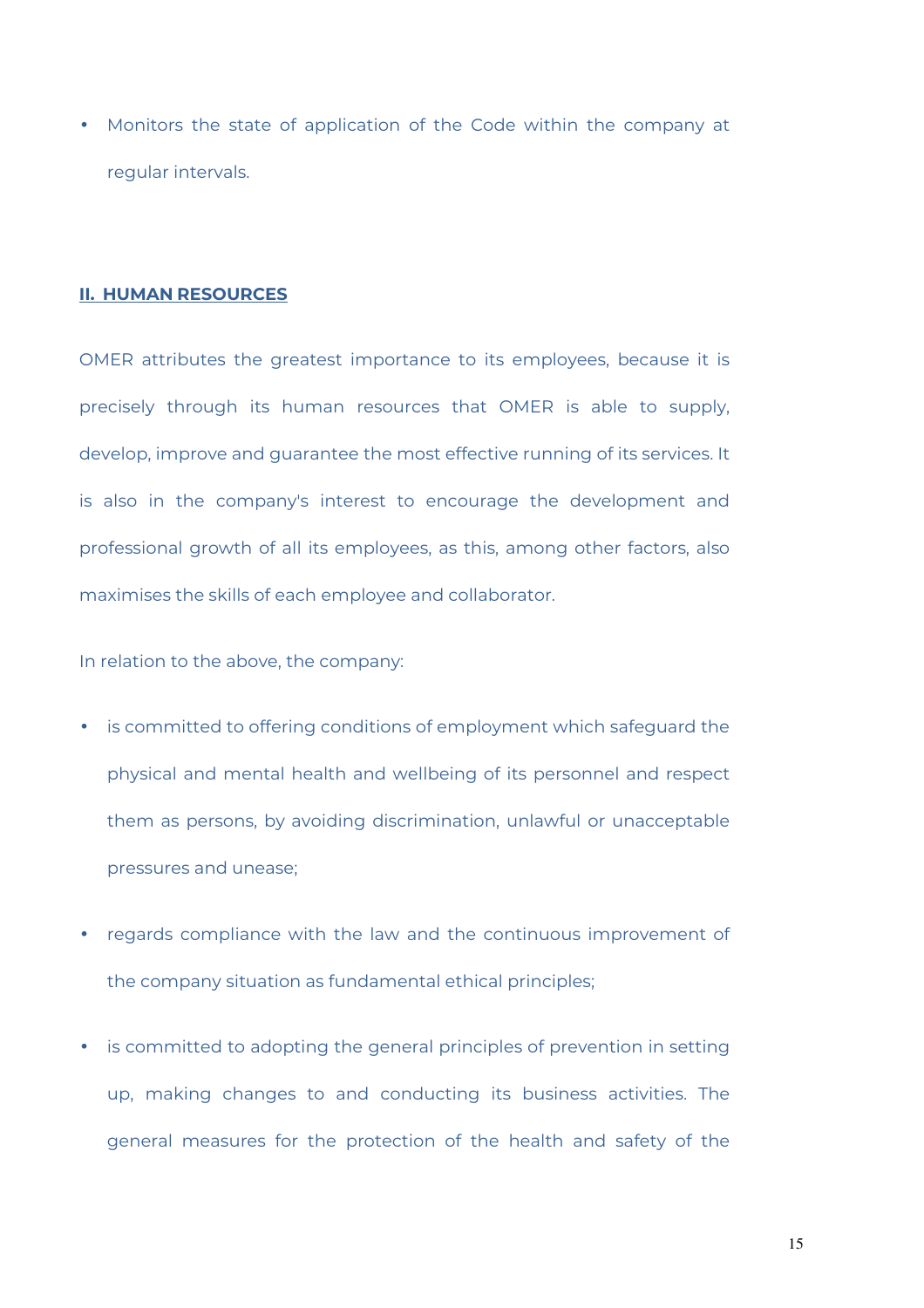workers are as follows:

- a) assessment of all health and safety risks;
- b) full and consistent scheduled prevention measures, in the light of the technical and production conditions in which the company operates, taking into account environmental factors and the organization of the working activities;
- c) the elimination of risks or, where this is not possible, the reduction of such risks to the minimum level, in relation to the knowledge acquired as a result of the technical progress made in this area;
- d) observance of ergonomic principles in the organization of the working activities, the design of workstations, the selection of tools and equipment and the definition of the working and production methods, with a view, among other factors, to reducing the effects on the health of monotonous and repetitive work;
- e) the reduction of risks at the source;
- f) the replacement of hazardous working practices with nonhazardous or, at least, less hazardous working practices;
- g) the limitation to the minimum of the number of workers who are or could potentially be exposed to risk;
- h) the limited use of chemical substances and physical and biological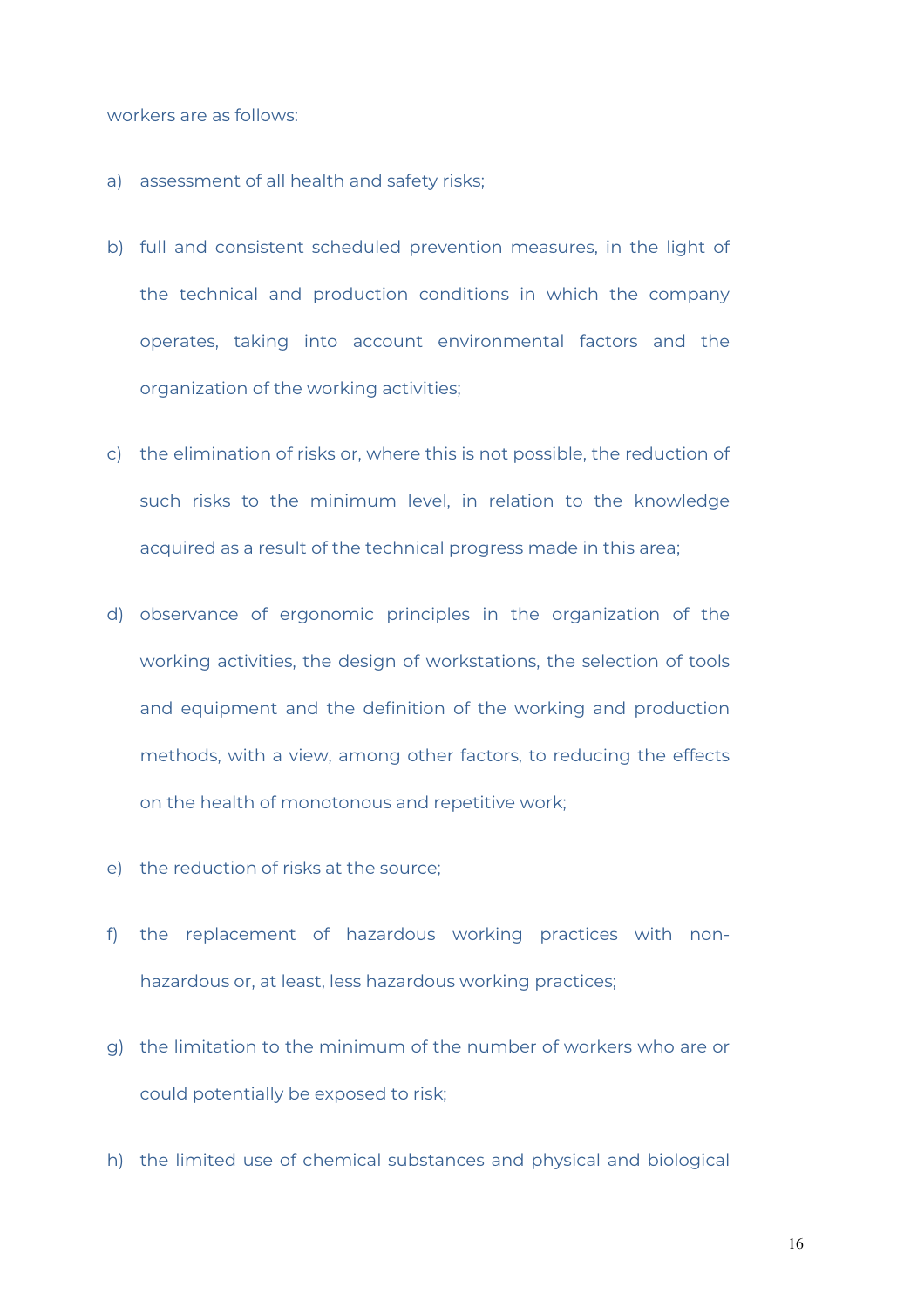in the workplace;

- i) the allocation of priority to collective rather than individual protection equipment;
- j) the medical monitoring of the workers;
- k) the removal of workers from tasks that might be harmful to them, due to their individual medical conditions, and their allocation to other tasks wherever possible;
- l) the supply of suitable information and training to the workers;
- m) suitable information and training for managers and supervisors;
- n) suitable information and training for workers' safety representatives;
- o) the supply of clear operating instructions to the workers;
- p) workers' participation and consultation;
- q) participation and consultation by the workers' safety representatives;
- r) the scheduling of measures deemed appropriate to guarantee constant improvement in safety levels, by adopting codes of conduct and good practice, among other procedures;
- s) the guarantee of maximum safety levels, by adopting codes of conduct and good practice, among other procedures;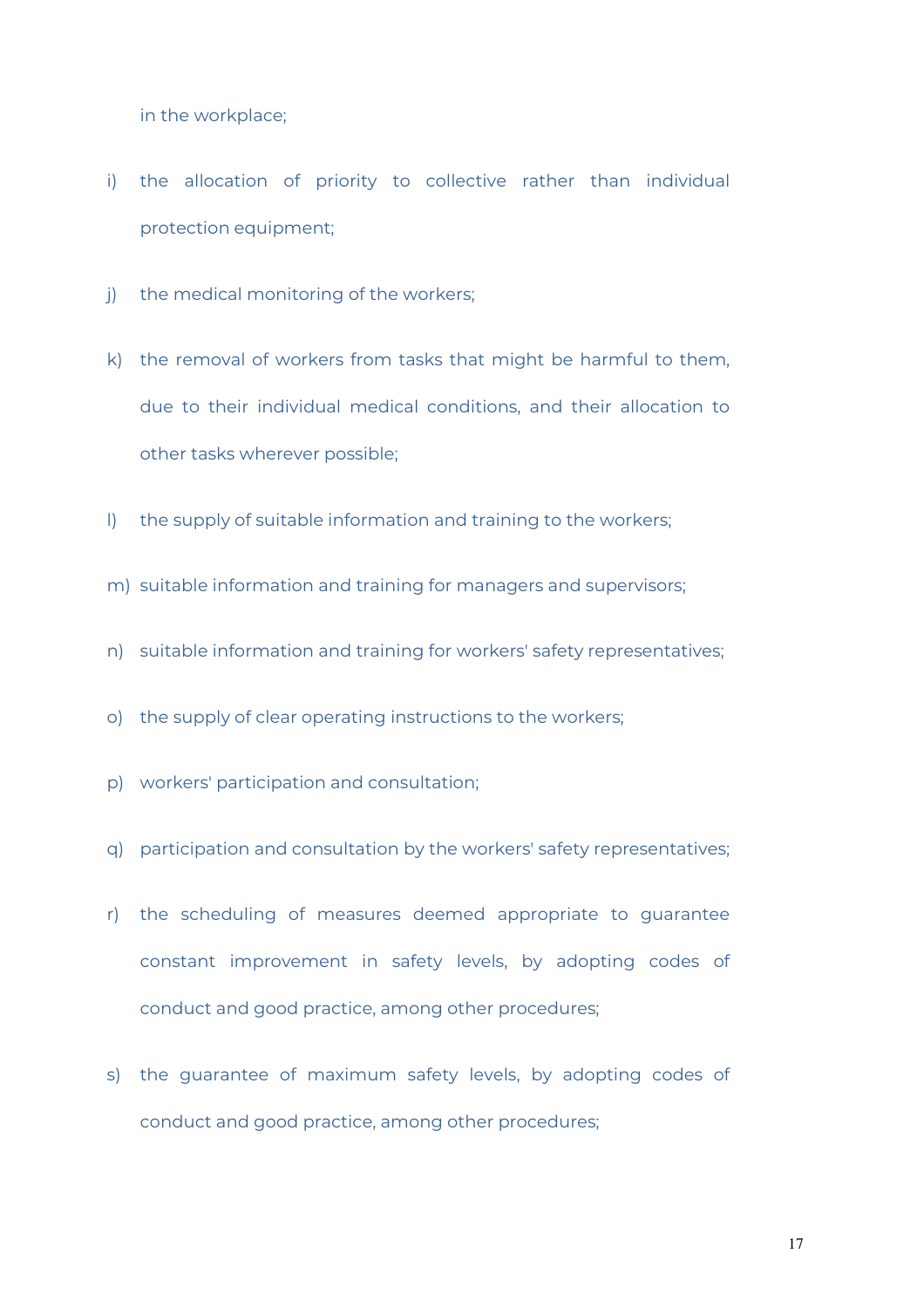- t) the setting up of the emergency procedures to be implemented in the event of accident and injury, firefighting, the evacuation of workers and grave and imminent danger;
- u) the use of warning and safety signs;
- v) the regular maintenance of the working areas, plant and equipment, with particular reference to the safety devices, in accordance with the manufacturers' instructions;
- proceeds in such a way as to ensure that its human resources are in possession with skills and abilities in line with its requirements, with the avoidance of favouritism and special treatment of all kinds, and the pursuit of a policy which recognises individual merits, as part of an equal opportunities approach;
- deplores clandestine and child labour and aims to create a working environment in which the emphasis is place on the respect for persons and personal dignity and values, with the avoidance of all forms of discrimination based on sex, ethnic origins, age, political opinions, religious beliefs, the state of personal health, sexual preferences and economic and social standing;
- takes all its decisions regarding its working relationships with its employees and outside collaborators on the basis of merit, abilities and strictly professional factors. Discriminatory practices in the selection,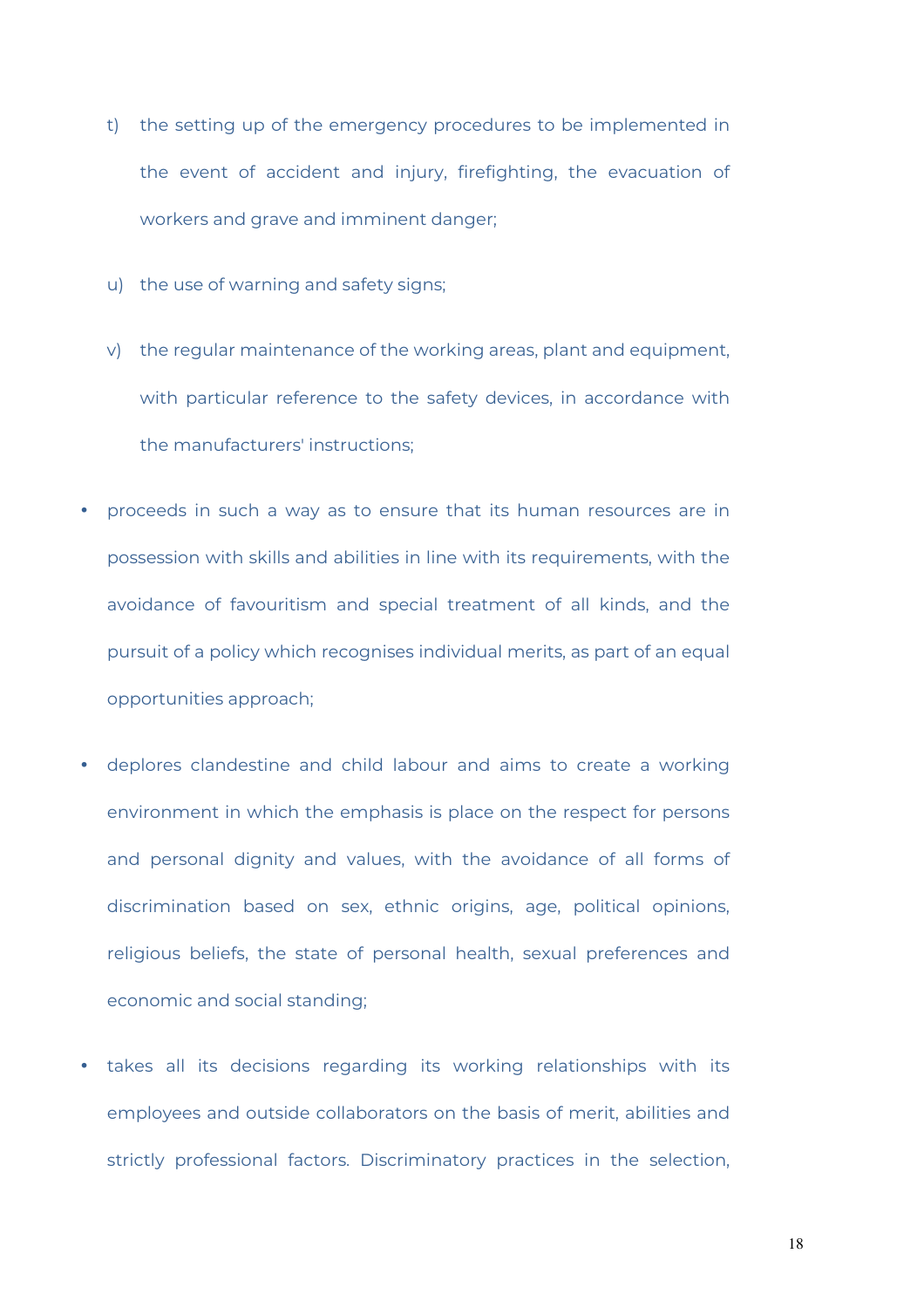recruitment, training, management, development and payment of personnel, as well as all forms of nepotism and favouritism, are strictly prohibited. Personnel and recruited and promoted solely on the basis of their merits and abilities;

• requires those in charge of its services and all its collaborators to act in accordance with the principles set out above and ensure their correct implementation.

The above does not affect the legal and contractual provisions on the duties of the workers, with particular reference to the health and safety in the workplace regulations. All company employees are required to be professional, dedicated, loyal and adopt a spirit of collaboration and reciprocal respect.

Due to the nature of the area in which the company operates, transparent conduct is essential. The main success factor is the professional and organisational contribution made by all the company's human resources.

Each employee and collaborator of OMER:

- acts in a professional, transparent, correct and honest manner, and contributes to the achievement of the common objectives along with his/her co-workers, superiors and collaborators;
- irrespective of the level of responsibility which the role requires, aims at ensuring maximum operating efficiency, in accordance with the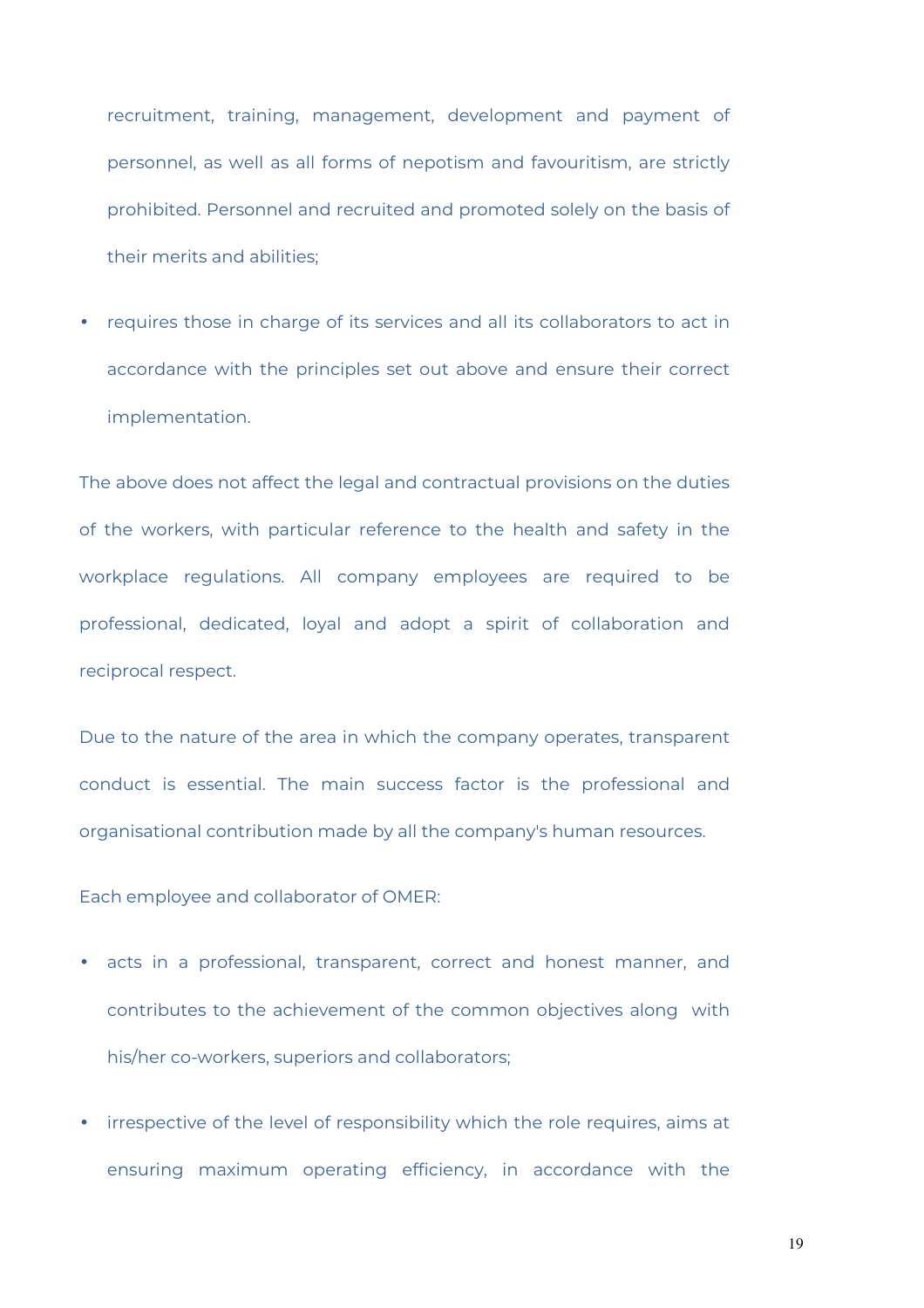instructions received from above;

- adapts his or her internal and outside behaviour to the principles and values set out in this Code, in the awareness of the responsibilities required of him/her by the company in the course of his/her work;
- treats his/her co-workers with all due respect, and collaborates and cooperates with them in full;
- regards confidentiality as a vital aspect of the working operations;
- acts with maximum transparency in his/her contacts with the Oversight Committee.

The compliance with laws and rules is a specific duty of each employee, who is requested to report to his/her own superior, with the assurance that no retaliation will be brought about against him/her:

- any violation of the law or regulations, or of the terms of this Code, in relation to company activities;
- all omissions, false information or negligence in the keeping of the company accounts or in the drafting and keeping of the documents on which the accounting records are based;
- any irregularities or anomalies regarding the running of the company operations or the supply of its services.

In carrying out their duties, the employees will ensure equality of treatment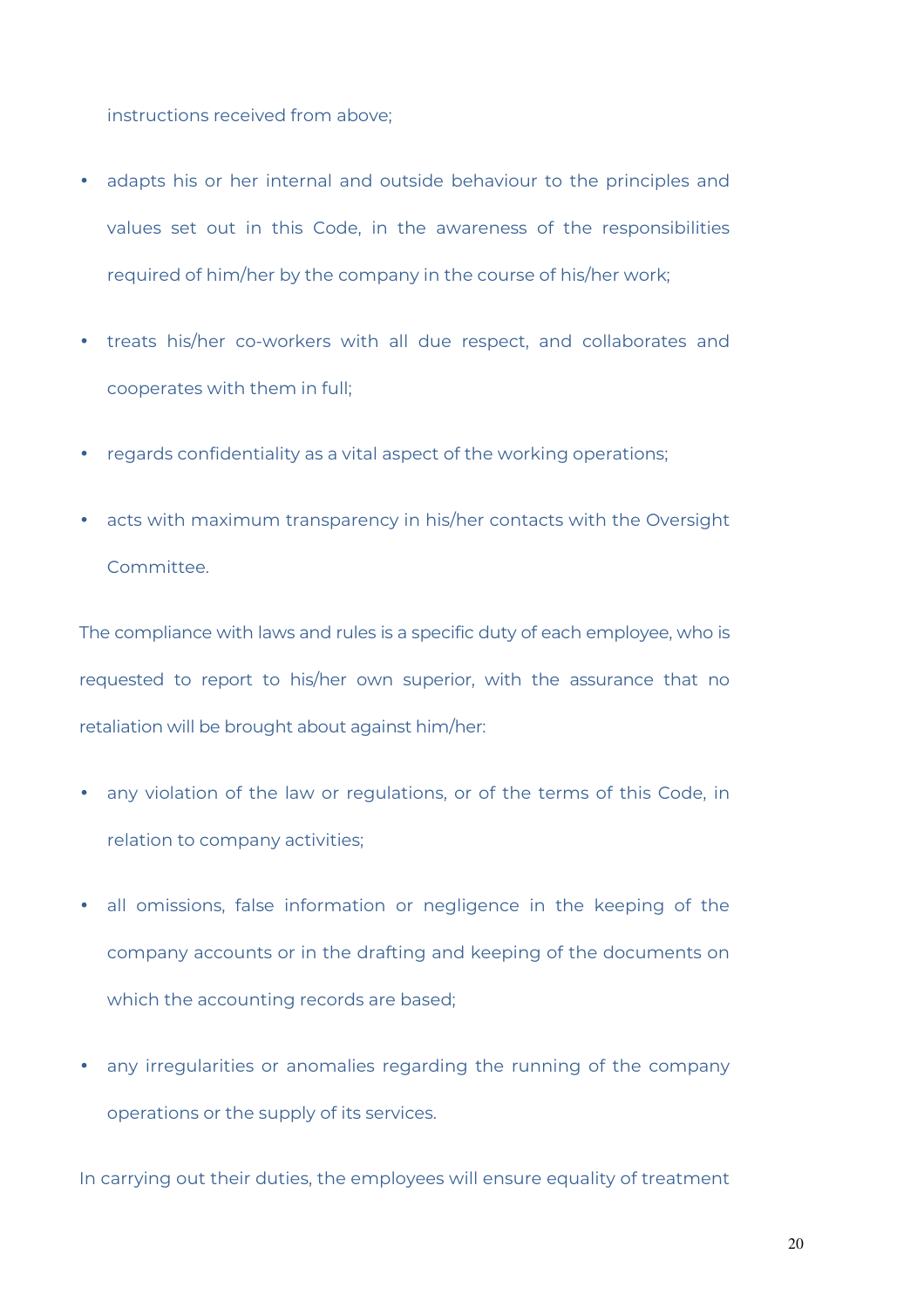for that all those who come into contact with the company.

The employees will neither accept nor take into consideration any recommendations or proposals of any kind which could cause damage to parties with whom they come into contact in relation to their position at the company.

In the event of suspension or termination of an employee's working relationship with the company, for any reason whatsoever, the employee has no right to disclose confidential information or make any statements to outside parties that could cause damage to the image or interests of the company.

The employees are obliged to use the goods and equipment placed at their disposal correctly and keep them in good working order.

Employees will not use stationery, computers, photocopiers or other items of equipment placed at their disposal for their own personal ends.

The following behaviors are also forbidden:

- use up company goods and resources in an excessive or irrational manner;
- adopt attitudes that could reflect negatively on the company image;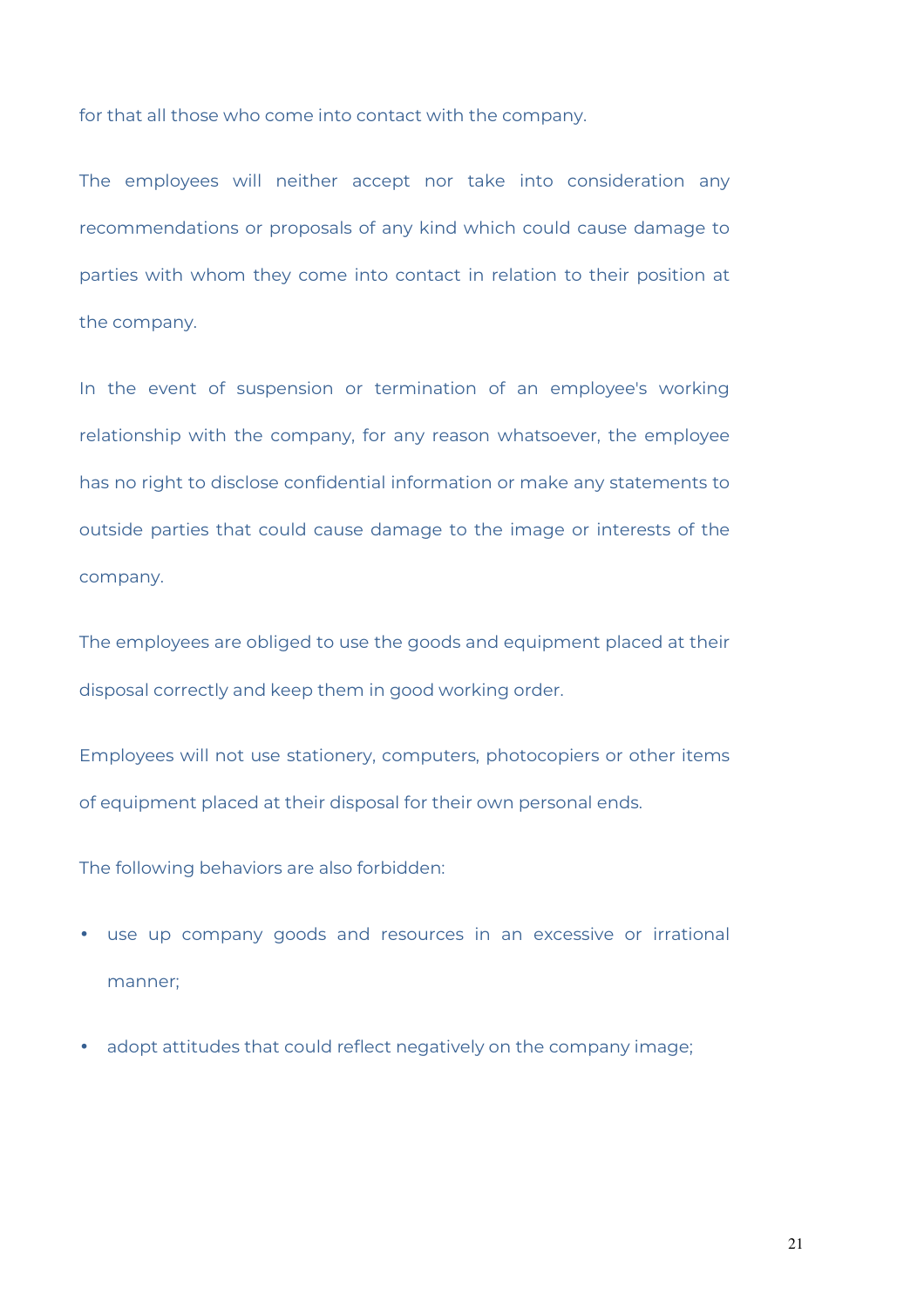#### **CONFLICTS OF INTEREST**

A "conflict of interest" arises when an individual's personal interests (or that of a close relative, meaning for close relative a spouse, partner, parent, stepparent, child, step-child, sibling, step-sibling, nephew, niece, aunt, uncle, cousin, grandparent, grandchild and in-law) impairs his or her ability to make objective decisions on behalf of OMER. Such situation might arise for example when the individual choosing a supplier has a direct or an indirect (through a close relative) financial interest in the supplier, or when contracts / employment are given to a close relative.

Employees should avoid any situation or activity where their interests, or those of their close relatives, interfere with or conflict with the interests of OMER, or compromise the employee's performance of his/her duties vis-àvis the Company.

It is the duty of every employee to disclose to the Human Resources Department any conflict of interest or any situation where there might appear to be a conflict of interest as soon as the employee becomes aware of the conflict. Employees should err on the side of caution and disclose any relevant external interests they have. If in doubt the individual should disclose the interest. If disclosure alone does not mitigate the risk posed, where necessary, conflicts of interest shall, with the guidance of the Company be actively managed or avoided altogether.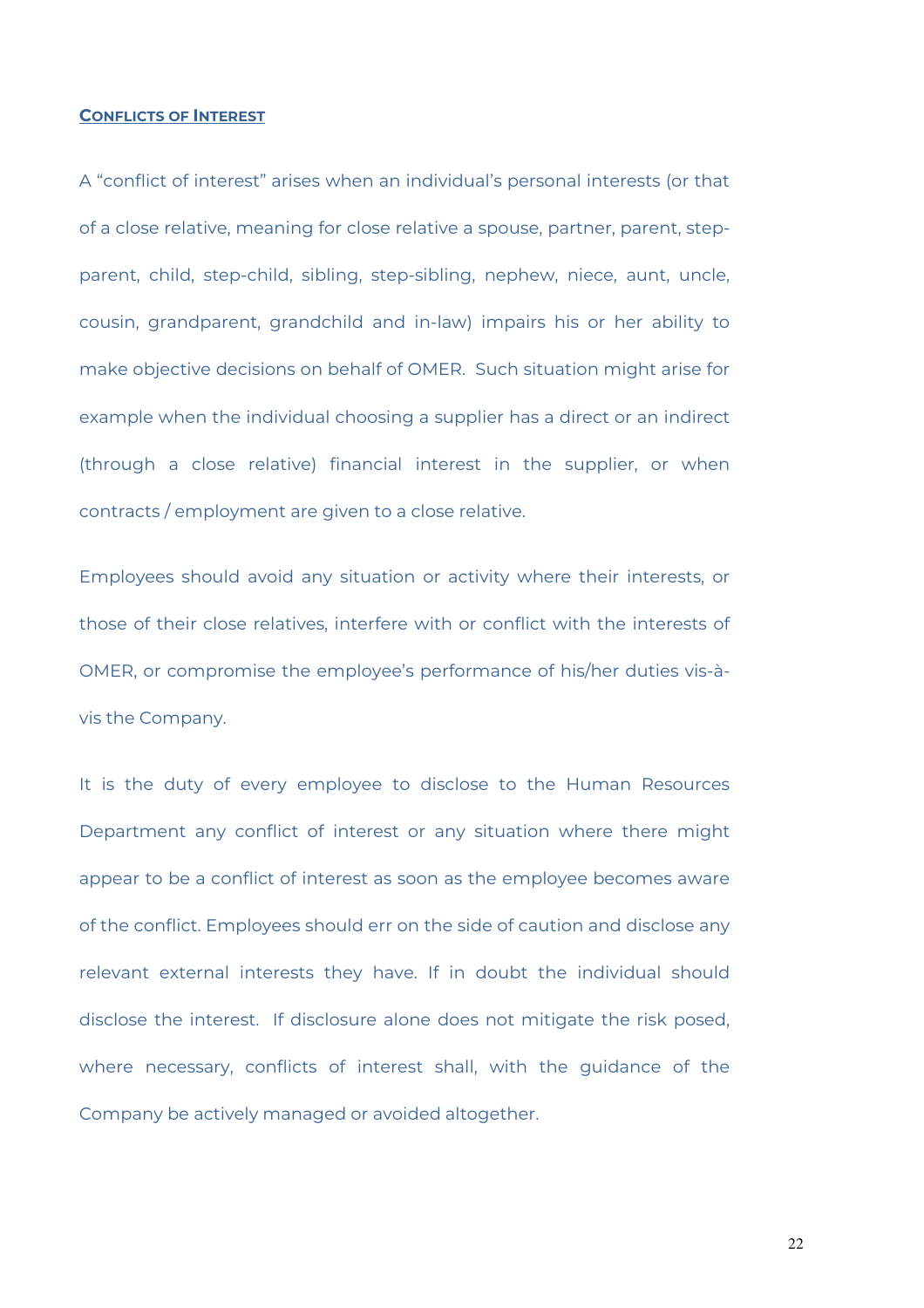In addition, with regards to conflicts of interests, the following behaviors are forbidden:

- pursue their own personal interests to the detriment of those of the company;
- exploit the name and reputation of OMER for private ends and exploit their positions within the company and the information obtained in relation with their working activities for personal benefit;
- make use of information on OMER for private purposes or in an improper manner;
- carry out any working activities whether on payment or free of charge in conflict or competition with the company.

#### **REPORTING STRUCTURE**

Each company manager will act in accordance with the Code of Ethics and set an example for the other employees.

The relations between the heads of department and their collaborators will be based on mutual respect, positive cooperation and a sense of belonging to OMER. It is essential to motivate the employees and ensure that they share the company values. For this purpose, it is vital to set up and maintain correct, valid and motivating flows of information, to ensure that the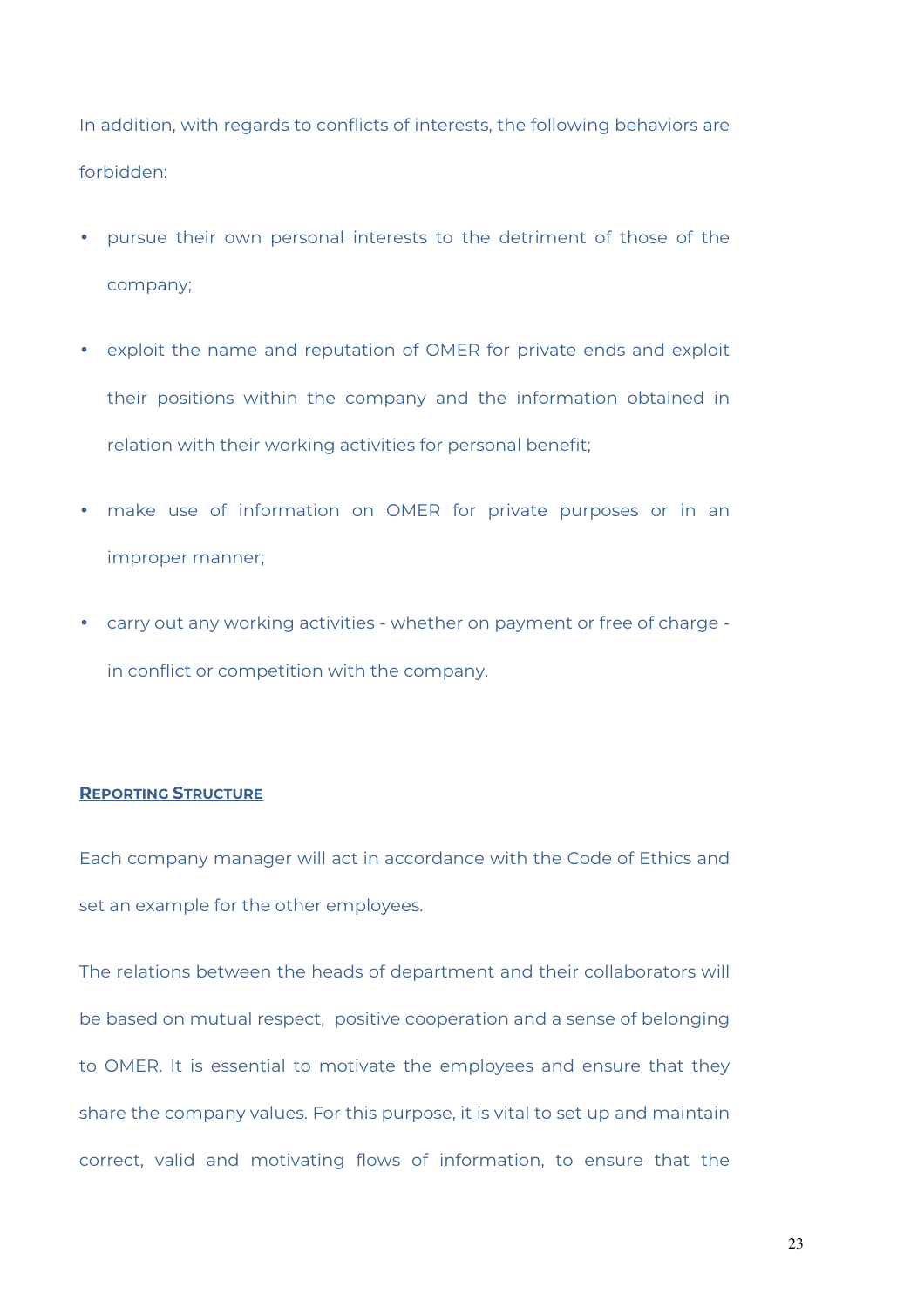employees are aware of the importance of the contributions made by all the human resources involved to the company business.

Each head of department will promote the professional growth of the resources assigned to him/her, taking into consideration their approaches to the tasks allocated to them, with a view to ensuring the maximum efficiency of the work of the department. All the employees will have the same opportunities to realise their full potential.

Each head of department will give all suggestions and requests from his/her collaborators all due attention and act upon them where possible and appropriate, with a view to achieving total quality and full motivation of the company personnel.

Management has to adopt a positive approach to the control function, with a view to ensuring full cooperation and promoting a sense of belonging to the company.

The control system is aimed towards improving the efficiency of the company processes. For this reason, management at every level of the organisational structure have to ensure the effective operation of that system, by applying the internal procedures in a correct manner, in such a way that the various responsibilities can be identified.

The internal and outside collaborators are required to act in accordance with the principles set out in the Code of Ethics.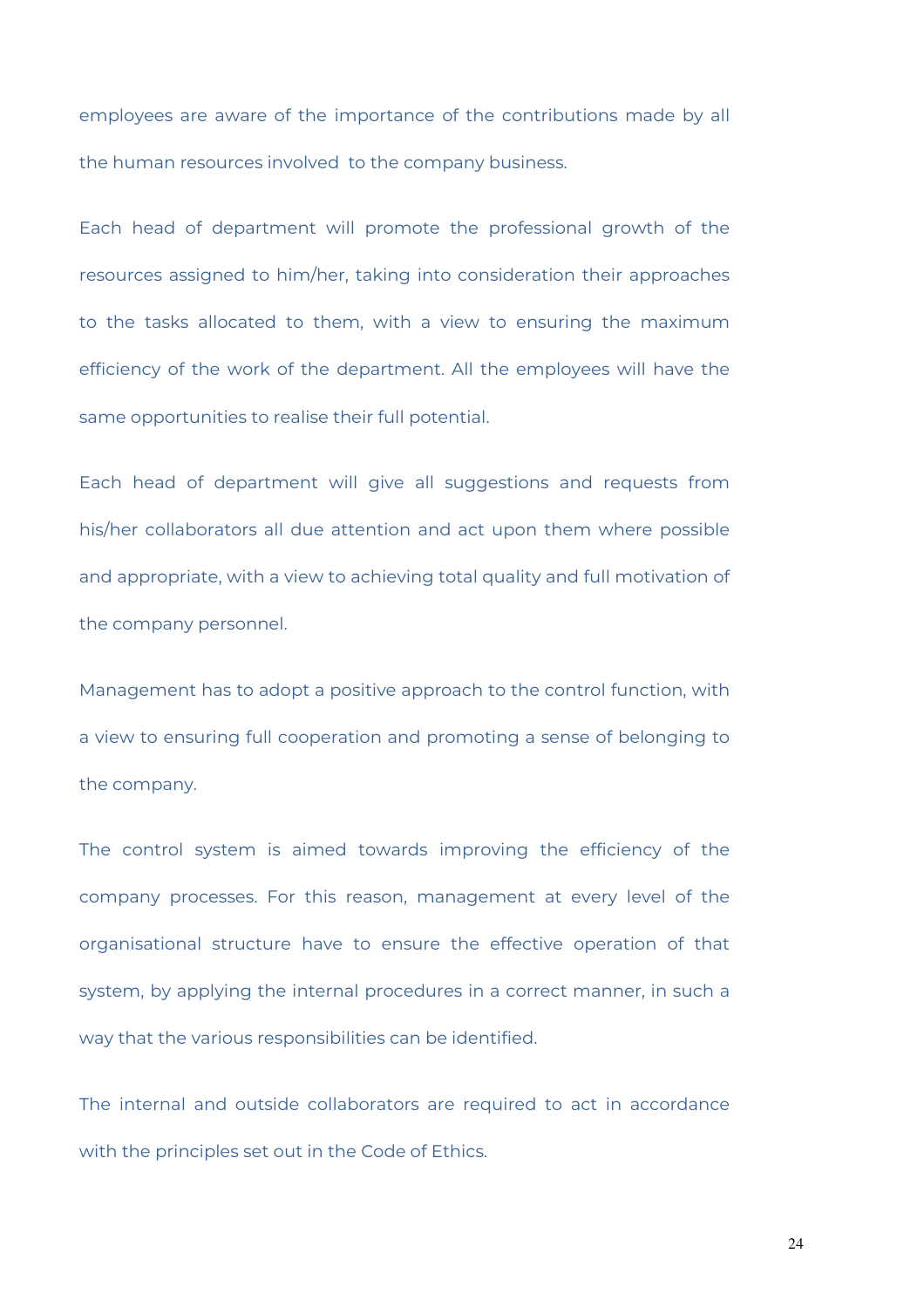The payments due have to be in proportion to the services required under the terms of the contract, and may not be made to any party other than the contractual counterparty, or in a country other than the country of residence of the parties concerned.

#### **III. OUTSIDE RELATIONS**

# **RELATIONS WITH OFFICIAL BODIES**

OMER has relations with state institutions, control and monitoring authorities, public bodies, local authorities and other public organisations.

The company's relations with public bodies have to be based on clarity, transparency and professionalism, with full recognition of the roles and organisational structures of all those concerned, to ensure full compliance with all the regulations which apply.

In particular, OMER promotes and applies anti-bribery policies for the purpose of avoiding all forms of corruption in relations with third parties such as the Public Administration, public officers and, in case of private parties in charge of public services, such private commercial entities.

The relations with these public bodies are managed by the relevant company departments in accordance with the general principles of the Code of Ethics. All the employees involved have to act in a transparent manner, fulfil all the relevant obligations and collaborate with the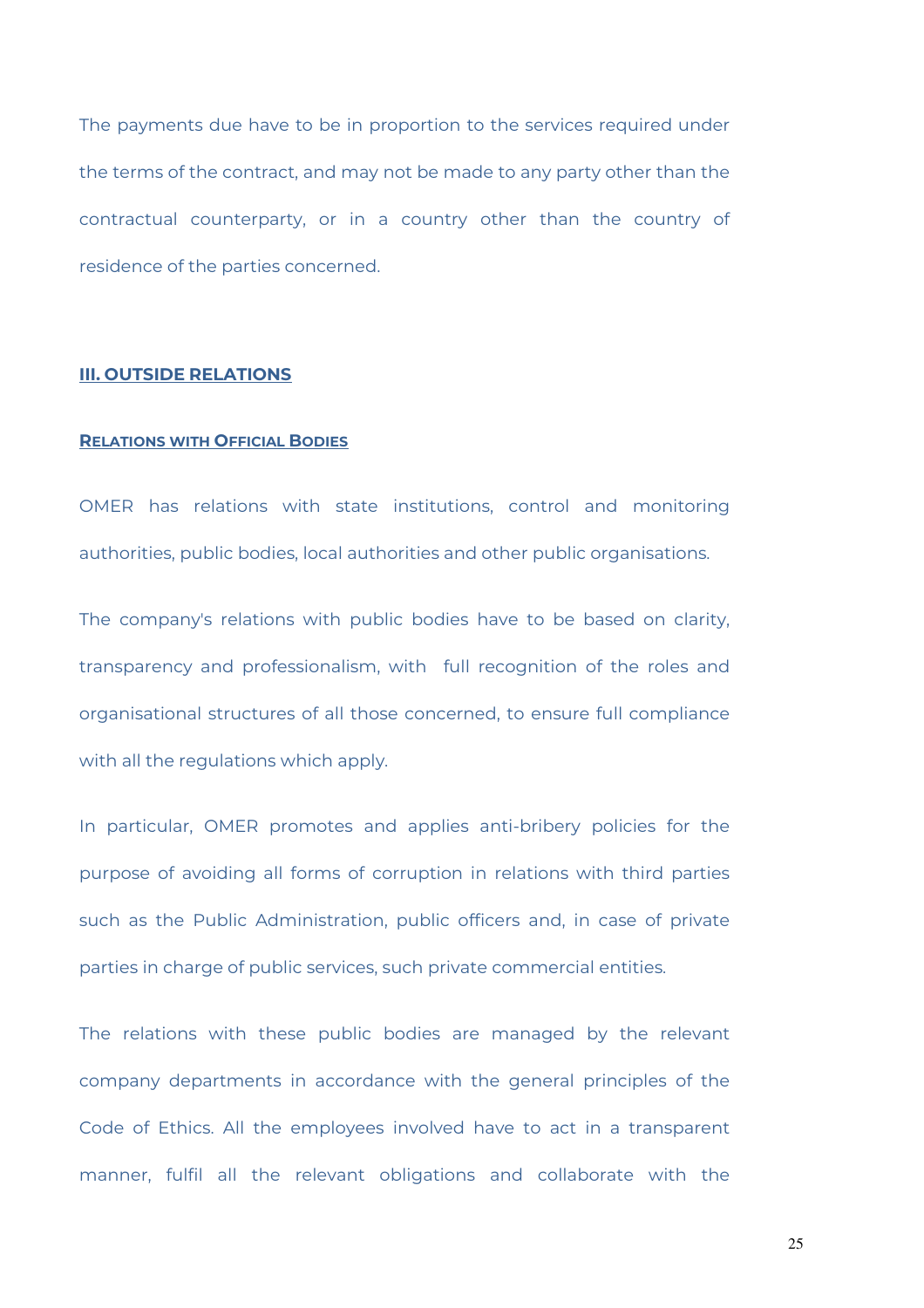authorities in full.

#### **RELATIONS WITH CUSTOMERS AND SUPPLIERS**

OMER applies an anti-bribery policy to avoid all forms of corruption also in all relations with private parties.

The relations with suppliers and outside collaborators also have to be based on correct professional conduct, efficiency, trust and reliability. Such suppliers and collaborators have to be selected on the basis of objective assessments. The company employees are obliged to ensure equal opportunities for all the supplier companies in possession of the necessary requirements.

The selection of the suppliers and determination of the purchase conditions have to be based on an objective assessment of the quality, usefulness and price of the goods and services required, the ability of the counterparty to supply the goods and services promptly and in accordance with the company requirements, and the integrity and solvency of the supplier's company.

OMER is prepared to reach amicable solutions and compromise settlements in the event of any problems that might arise with its customers. This also applies to the company's relations with its suppliers and outside collaborators. The employees are therefore obliged to inform the departments involved as promptly as possible of any significant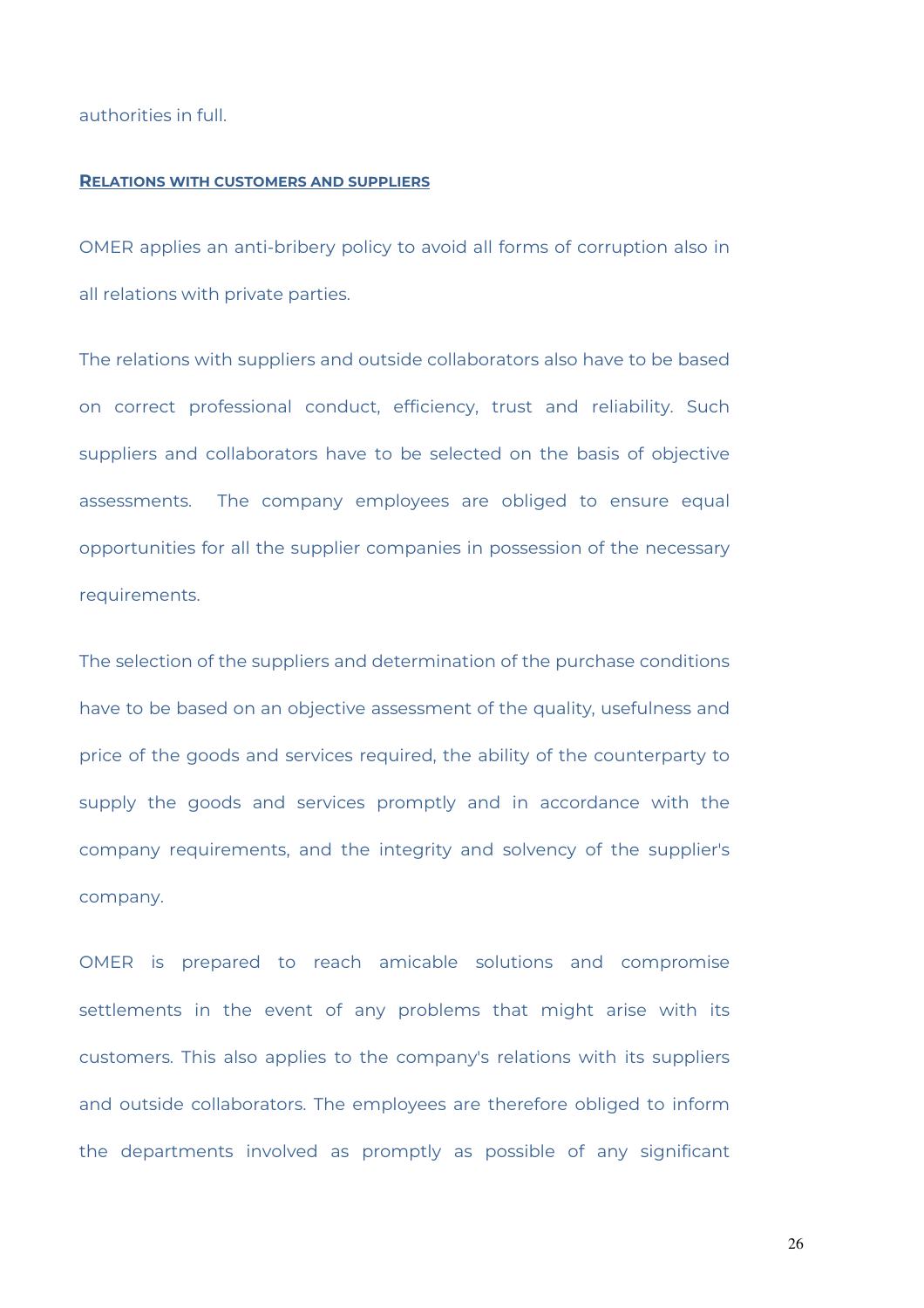problems that might arise, with a view to adopting the most appropriate measures.

Company managers and employees may not accept any payments, free gifts or offers of special treatment of anything other than symbolic value in their relations with customers, suppliers or other parties with whom they come into contact. Employees are obliged to inform their superiors of any offers of this kind that they might receive.

The employees are also prohibited from offering or making any undue payments, or offering free gifts or special treatment of anything other than symbolic value which go beyond any normal courtesy-based relations, with a view to unduly promoting the interests of OMER.

#### **RELATIONS WITH COMPETITORS AND OBSERVANCE OF THE ANTITRUST REGULATIONS**

Many countries, Italy included, have antitrust laws aimed at guaranteeing fair and honest competition.

OMER prohibits all initiatives in breach of the laws on free competition, and the antitrust and monopoly regulations.

In particular, it is forbidden to enter into agreements, even informal agreement, or take part in commercial practices that in any way are aimed at altering the principle of free market competition and therefore violate regulations in the matter of competition law.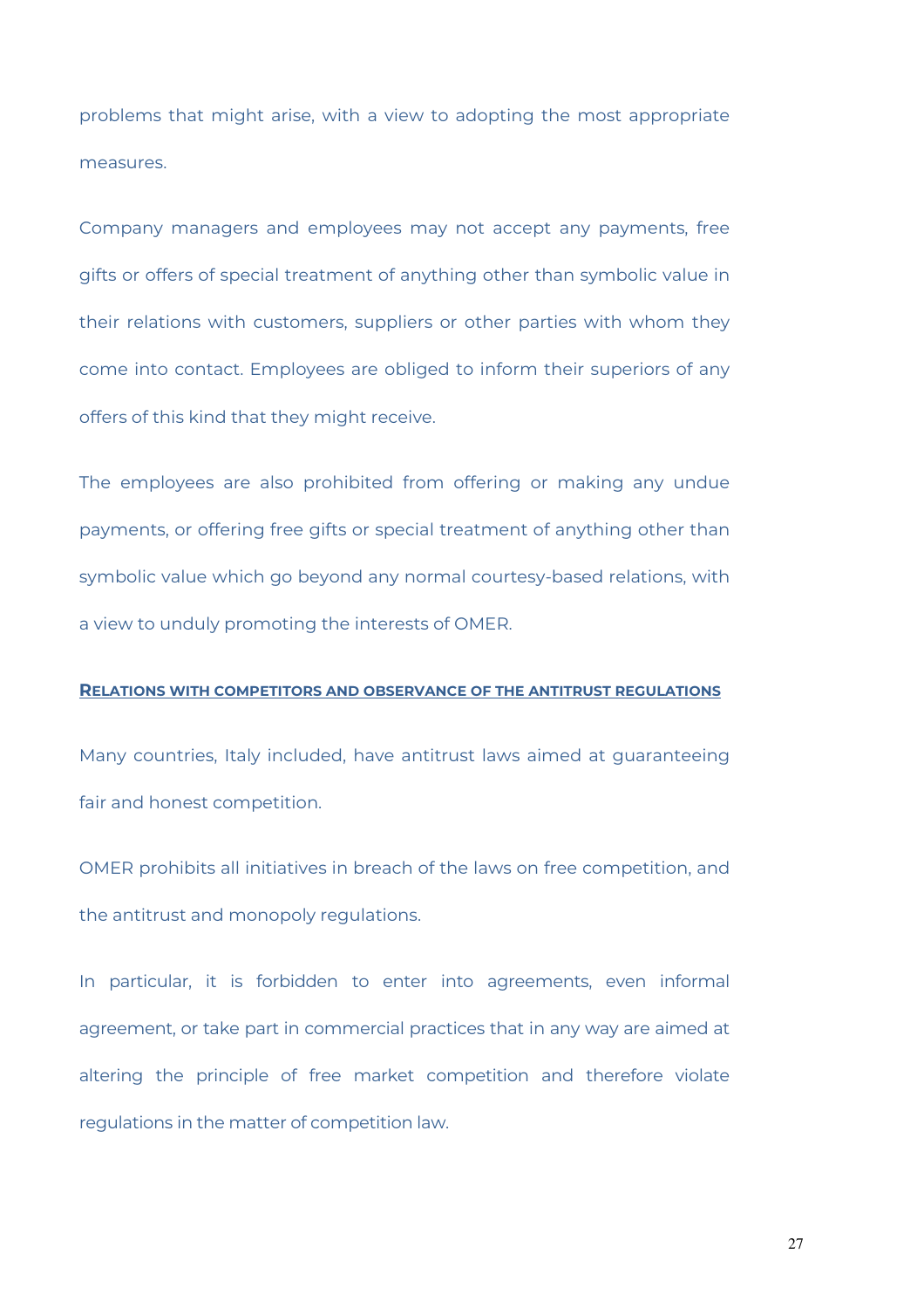# **IV. INFORMATION POLICY**

The information disclosed to the outside world has to be precise, truthful and transparent.

Relations with the press and other information channels are handled by the relevant company departments or outside consultants. The prior agreement of the relevant departments is required before the positions and activities of the company may be divulged in any way and on any occasion.

The internal movement of information is limited to persons within the company who have to obtain and use such information on the company's behalf. These persons have to refrain from commenting on this information without motive or in an inappropriate manner.

Confidential and internal information may only be disclosed to third parties with the authorisation of the relevant department, in accordance with company procedures.

The safeguarding of the company assets extends to the custody and protection of its tangible and intangible goods, and the company data and information that comes into the possession of employees in the course of their duties. Due to the strategic importance of such information, it has to be shared in a correct manner, to ensure the achievement of the common aims of the various departments, as the unauthorised disclosure, undue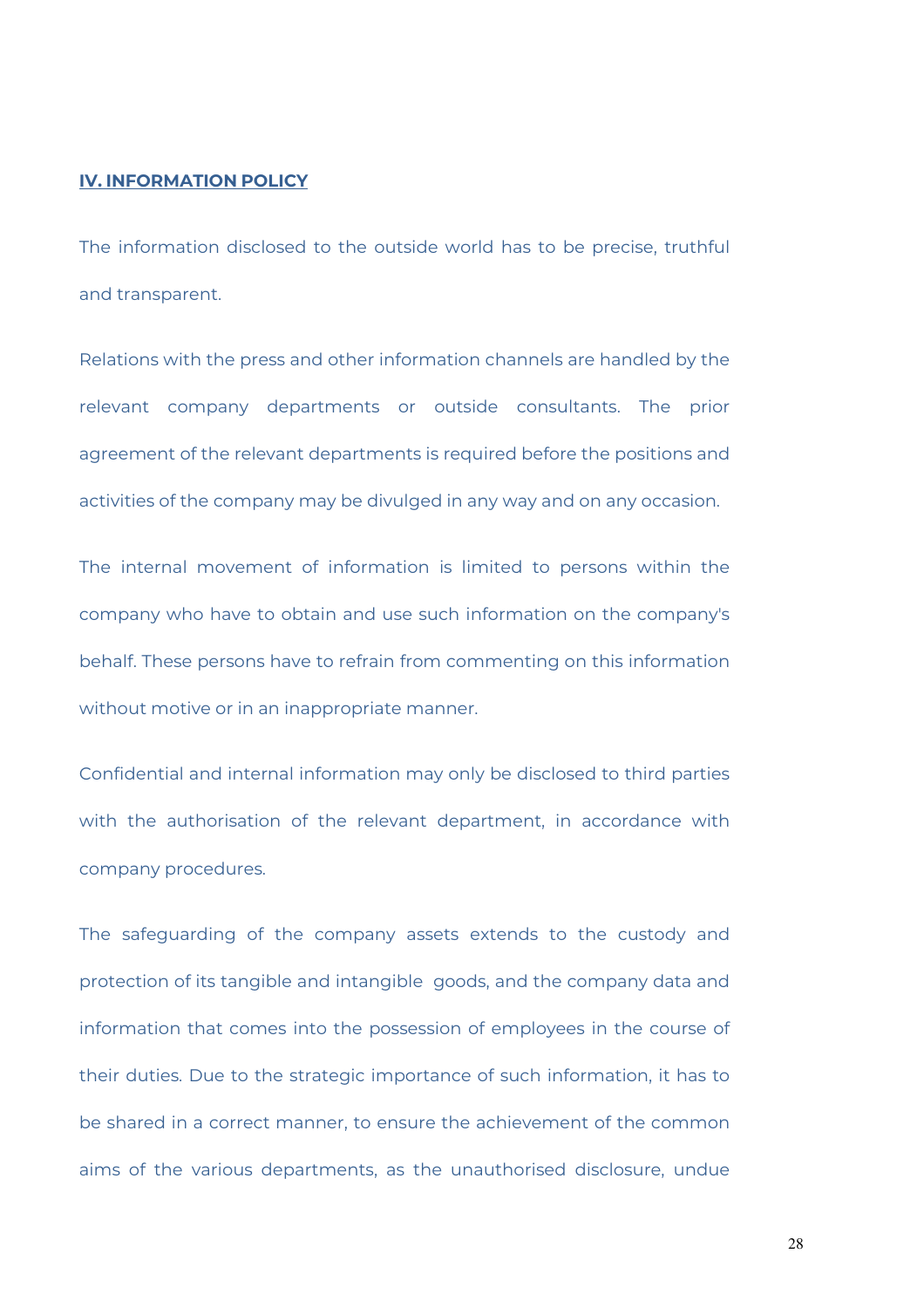use, loss of or tampering with such information could be prejudicial to OMER and its shareholders.

#### **PROCESSING OF DATA AND INFORMATION**

OMER guarantees that personal and sensitive data on its employees and third parties will be processed in accordance with the privacy regulations in force.

The employees are obliged to process the personal data which come into their possession in the most appropriate manner and safeguard the legitimate expectations of the interested parties in respect of confidentiality and discretion. The running of the company business involves the acquisition, storage, processing, forwarding and internal and outside circulation of written, electronic and/or oral documents, studies, data and information. This information, when acquired and processed by the employees in the course of their duties, may only be disclosed in accordance with the obligations to diligence and trust based on the regulations, legal provisions and terms of the employment contract which apply.

#### **ACCOUNTING STANDARDS AND FINANCIAL PRINCIPLES**

The company accounts are kept in accordance with the principles of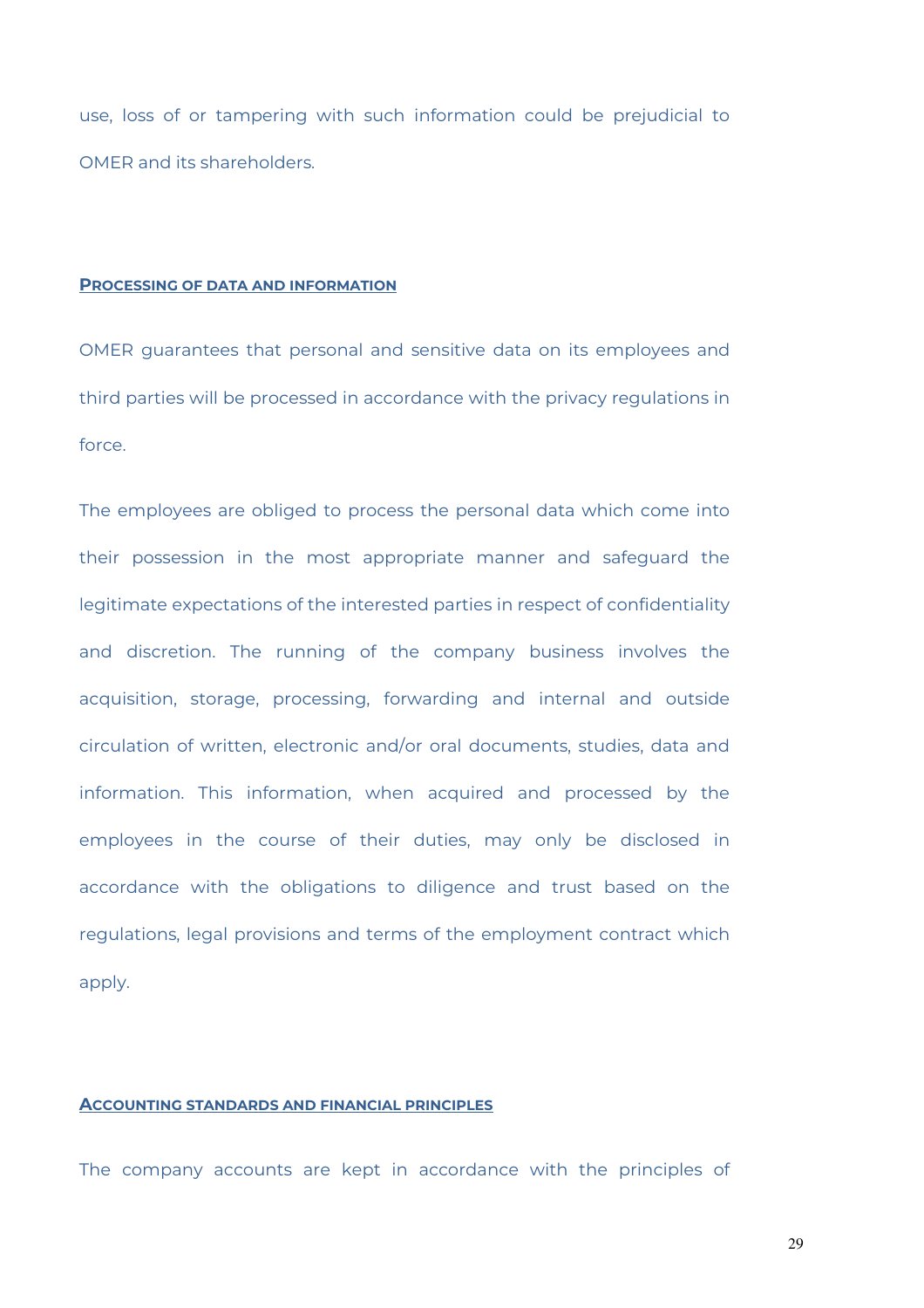transparency, truthfulness and completeness of information on which the entire information policy of OMER is based.

The company observes the rules of correct, complete and transparent accounting, in accordance with the relevant legislative provisions and accounting standards which apply.

When entering the company data in the accounts, the employees and collaborators are obliged to observe the regulations in force and the internal procedures in the most rigorous manner, to ensure that each transaction is not only correctly entered but also authorised, verifiable and consistent.

The company accounting records have to be based on precise, exhaustive and verifiable information. Each entry in the accounting records has to reflect the nature of the transaction, represent the effective substance and be based on appropriate supporting documentation, to ensure:

- the keeping of accounts in an efficient manner,
- the identification of the various levels of responsibility,
- that all transactions may be fully reconstructed.

The employees and collaborators are obliged to act transparently in their dealings with the independent auditor and company auditors, and to cooperate with them in full in their checking and control operations.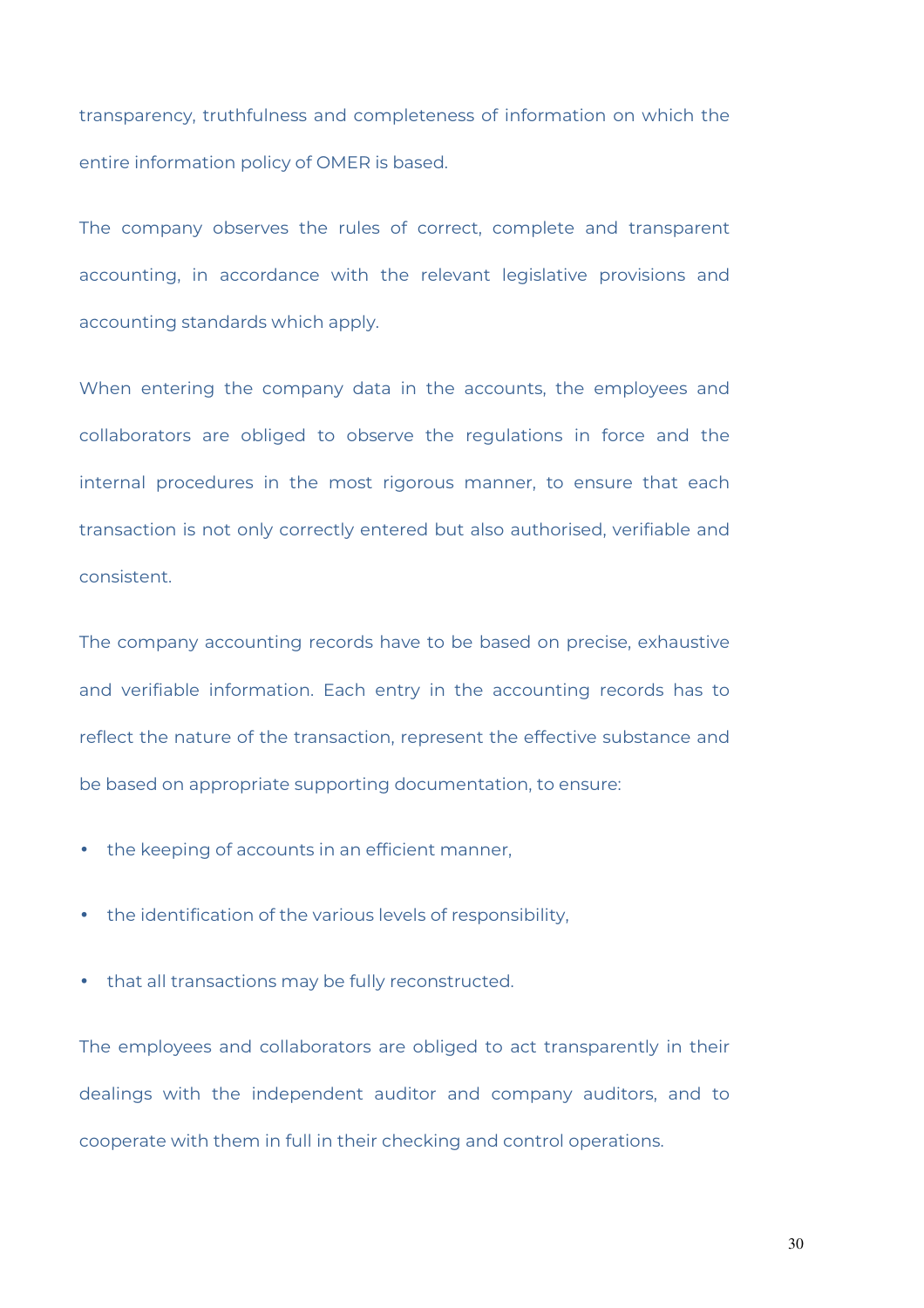The Board of Auditors has free access to the data , documentation and other useful information to enable them to carry out their control operations. The full cooperation of all employees is required for this purpose.

The company conducts its business fully in accordance with the money laundering legislation in force and the instructions issued by the relevant authorities. For this purpose, it will not engage in suspect transactions which do not satisfy the requirements of correctness and transparency.

The company will only engage in relations with business counterparties, suppliers, collaborators and consultants after it has carried out checks on the information at its disposal on their respectability and the lawful nature of their operations, to prevent it from being implicated in any way in potentially or effectively unsuitable transactions, operations involving the laundering of money obtained from unlawful or criminal activities or any breach of the internal control procedures and money laundering legislation.

# **V. OBSERVANCE OF THE CODE**

#### **MANDATORY ASPECTS**

Observance of the Code of Ethics forms an essential part of the contractual obligations of the company employees. The collaboration contracts include the obligation to observe the Code. Any breach of the terms of the Code of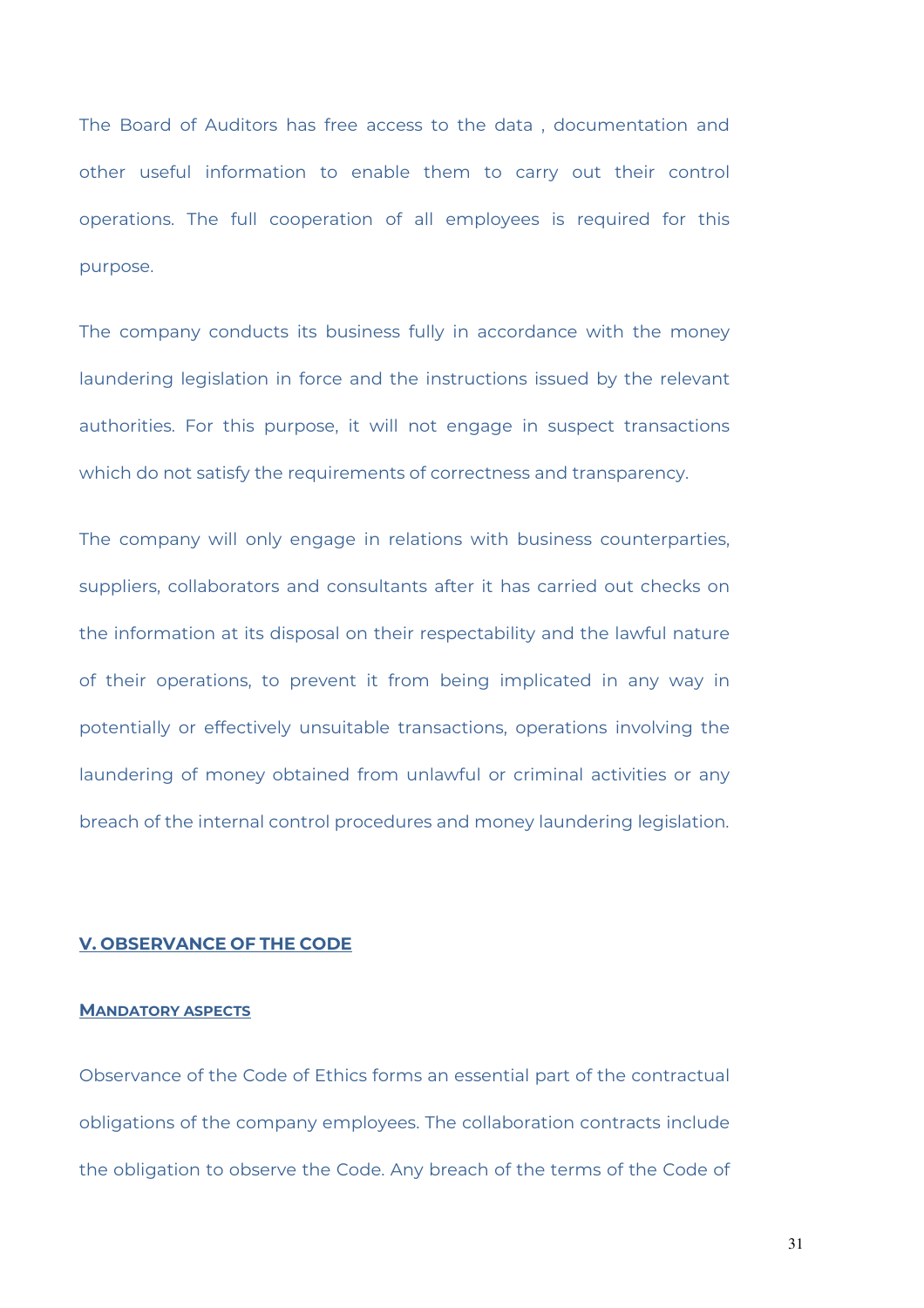Ethics by the company employees and freelance collaborators is a violation of the contract obligations and may be subject to (a) the application of the sanctions and disciplinary measures laid down in the Collective Employment Contract and Model, (b) termination of the working relationship, (c) the application of penalties and, in any case, (d) compensation for the damages sustained.

#### **REFERENCE STRUCTURES**

No-one should ever presume that they may ignore the legal and/or regulatory provisions applicable to their actions in the assumption that it might be in the interests of OMER to do so. No-one within the company has the authority to issue orders or directives in breach of the Code of Ethics.

Each collaborator and employee is obliged to promptly report the following to their superior or directly to the relevant department: (i) any breaches of this Code and (ii) all requests to carry out such breaches, irrespective of their source.

### **FLOWS OF INFORMATION WITH THE OVERSIGHT COMMITTEE**

With a view to ensuring the full effectiveness of the organisational model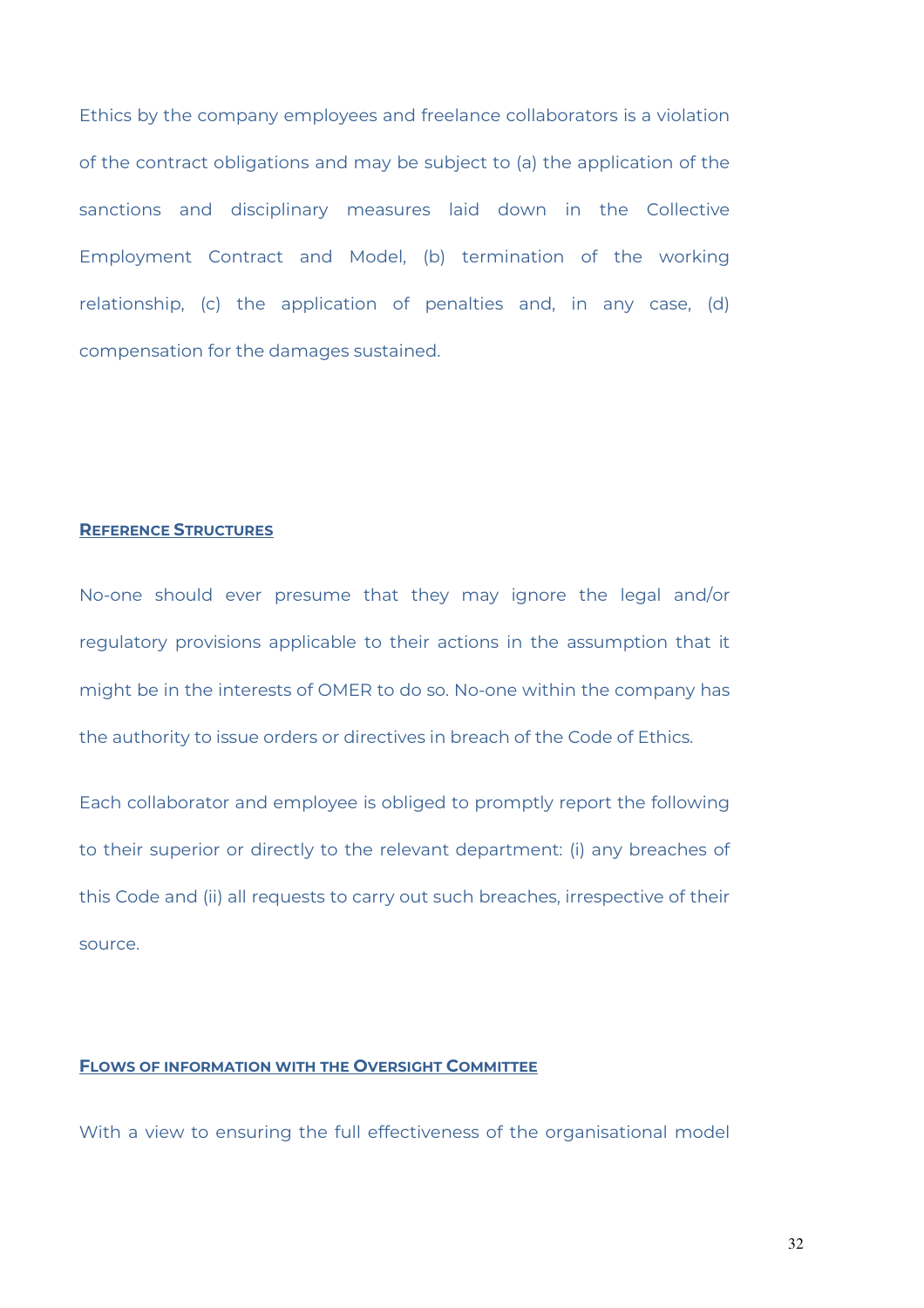adopted by the company under the terms of the decree, all those involved are obliged to supply the relevant information in their possession to the Oversight Committee.

Al company personnel and outside parties operating on its behalf are obliged to inform the Oversight Committee as soon as possible of all exceptions, violations or suspected violations which come to their attention in respect of:

- the principles of conduct and control described in the organisational model
- the rules of conduct set out in the Code of Ethics,
- the offences referred to in legislative decree 231/2001.

The following also have to be promptly reported to the Oversight Committee:

- all deeds, measures, summonses to testify and judicial proceedings involving the company and its collaborators, irrespective of their nature;
- all acts of violence or threats, pressure, offers or promises of money or other goods that might be received, with a view to changing the statements to be made and used in criminal proceedings.

Such reports have to be forwarded to the Chairman of the Oversight Committee at the address or addresses appended to the company notice